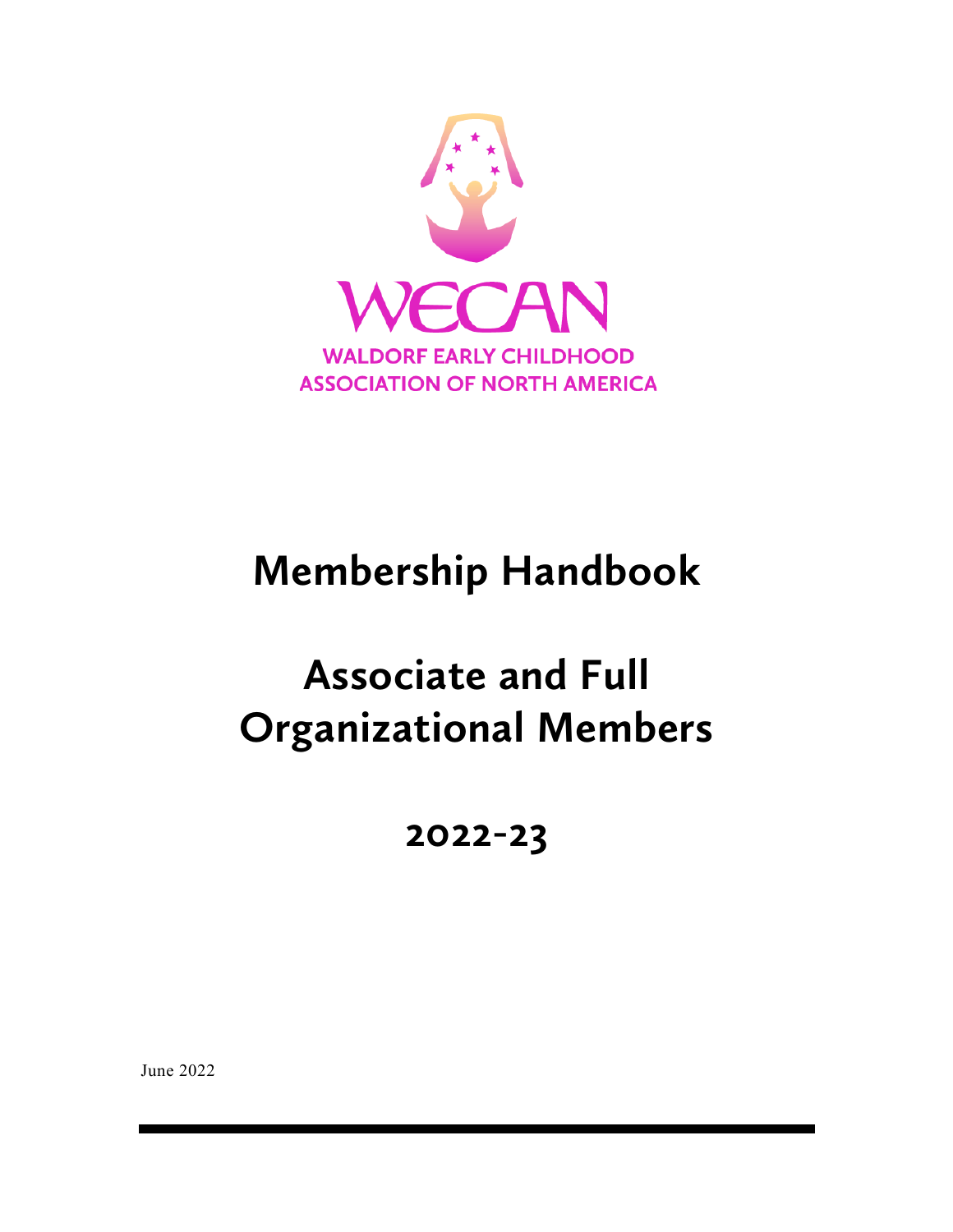|                                                                              | $\mathfrak{Z}$ |
|------------------------------------------------------------------------------|----------------|
| Introduction: The Waldorf Early Childhood Association of North America       | $\overline{4}$ |
|                                                                              | 6              |
|                                                                              | 8              |
| Waldorf Early Childhood Teacher Education: WECAN Expectations                | 8              |
|                                                                              | 11             |
|                                                                              | 11             |
|                                                                              | 11             |
|                                                                              | 12             |
|                                                                              | 13             |
| AWSNA Affiliated WECAN Member Schools                                        | 15             |
|                                                                              | 16             |
|                                                                              | 18             |
| WECAN Activity and Colleagueship within Regions                              | 20             |
|                                                                              | 20             |
| Collaboration with the Association of Waldorf Schools of North America       | 22             |
| The International Association for Steiner/Waldorf Early Childhood Education  | 22             |
|                                                                              | 23             |
| Appendix I: Early Childhood Teacher Education Curriculum & Course Content. . | 25             |
| Appendix II: WECAN-Recognized Waldorf Early Childhood Teacher Education      | 28             |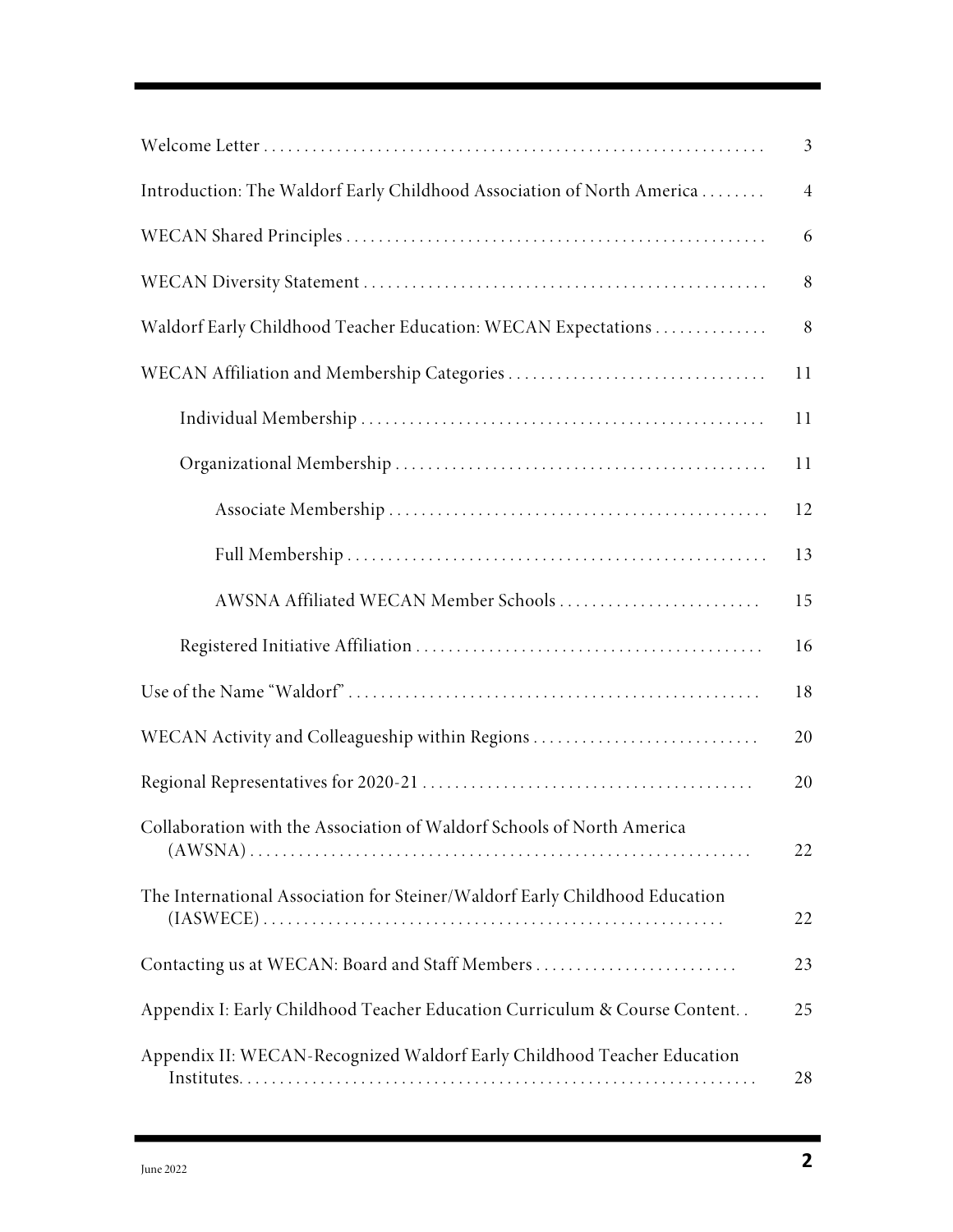

June 2021

Greetings from the Waldorf Early Childhood Association of North America!

This Membership Handbook is a guide to our work together in association as Waldorf early childhood member programs throughout North America. The Handbook describes the history, goals, and activities of our Association, our Shared Principles, and our Membership Path.

Our WECAN **Shared Principles** are the expression of our ideals and practices. They are ideals Associate Members are working to realize as they grow toward Full WECAN Membership. For Full Members the Shared Principles are an expression of practices that allow them to be seen as representatives of Waldorf early childhood education in North America and around the world.

Our WECAN **Membership Path** is intended to foster a culture of self-study, peer review, and collaboration that will strengthen and deepen our work on behalf of the young child here in North America out of the insights of Waldorf education. This Handbook outlines the criteria and benefits of membership, and the steps required to fulfill the responsibilities of organizational membership for our Associate and Full Member programs. WECAN Associate and Full Members have expressed their appreciation for the process of self-study and site visit.

Our members — both school-based and home-based — are listed in our WECAN Directory, available on our website at www.waldorfearlychildhood.org.

Please contact your Regional Representative(s), listed in the Handbook and on our website, or our Membership Coordinator, Laura Mason, at membership@waldorfearlychildhood.org, if you have questions, concerns, or suggestions. We look forward to our work together in association!

With best wishes,

Susan Howard

Susan Howard Laura Mason

LAUNA MOSILU

WECAN Coordinator WECAN Membership Coordinator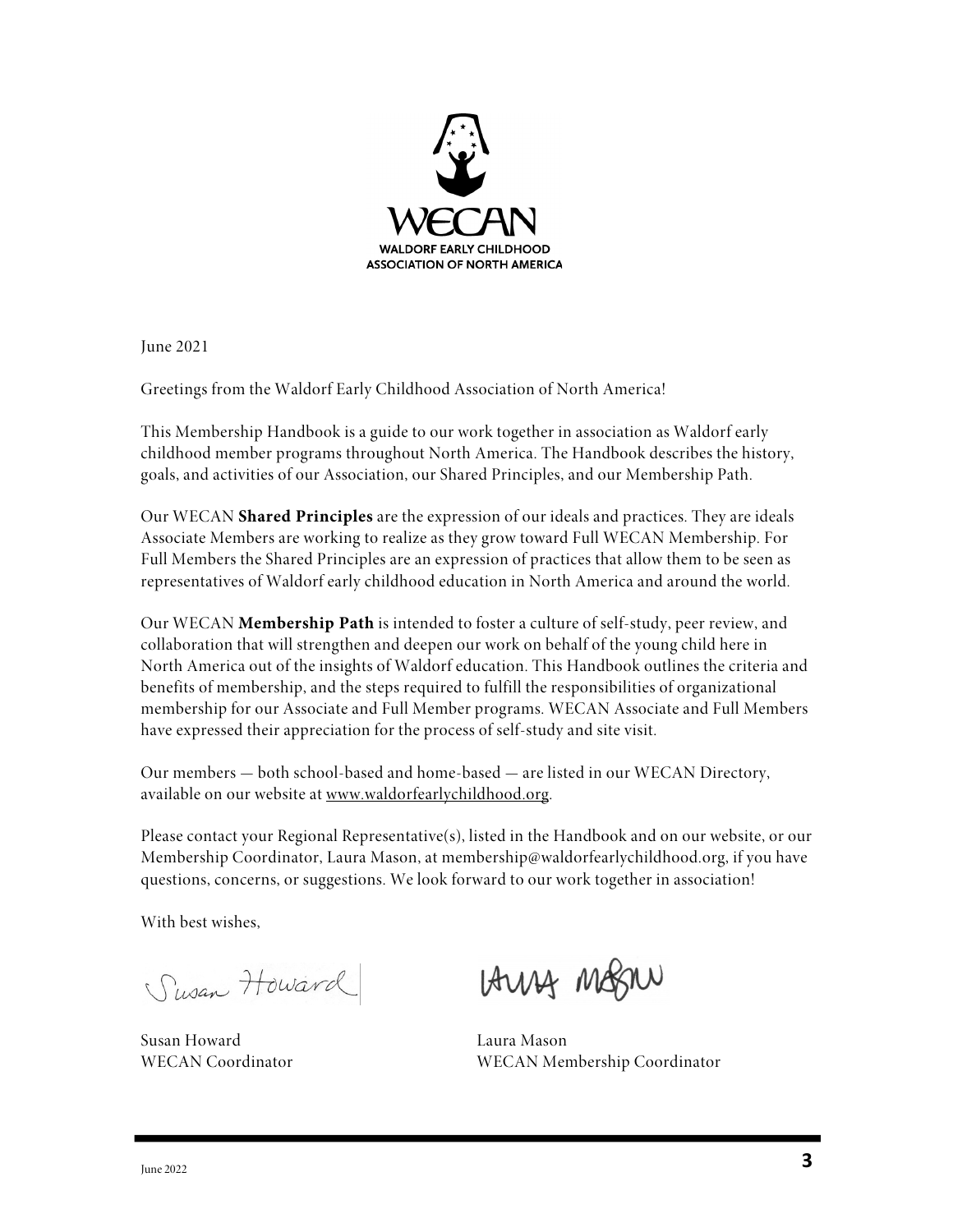# **Introduction: The Waldorf Early Childhood Association of North America**

The Waldorf Early Childhood Association of North America (WECAN) was founded in 1983, originally under the name of the Waldorf Kindergarten Association of North America. Its administrative office is in Spring Valley, New York.

WECAN's mission is to foster a new cultural impulse for the work with the young child from pre-birth to age seven. Based on an anthroposophical understanding of human development, WECAN is committed to protecting and nurturing childhood as a foundation for renewing human culture.

WECAN accomplishes this mission in a number of ways, including but not limited to the following:

- Encouraging, supporting, and offering resources to professionals working with young children based on the educational philosophy of Rudolf Steiner, through conferences, lectures, seminars, publications, and other means;
- Supporting the development of Waldorf early childhood centers, birth to three programs, kindergartens, pre-schools, home programs, and training centers through a path to membership involving self-study and peer review;
- Providing forums for the exchange of information and experience among those drawing their inspiration from the work of Rudolf Steiner in their work with young children through newsletters, regional gatherings, and other forms of communication;
- Interacting with other educational organizations representing a wide spectrum of ideas about early childhood education;
- Encouraging and supporting research regarding Waldorf early childhood education and the development of the young child, and publishing the results of such research;
- Working together with other organizations that share similar goals and ideals, such as the Association of Waldorf Schools of North America (AWSNA), the Alliance for Public Waldorf Education (APWE), the Council of Anthroposophical Organizations (CAO), the International Association for Steiner/Waldorf Early Childhood Education (IASWECE), and the Pedagogical Section of the School of Spiritual Science.

Membership in WECAN is open to individuals who support the work of the Waldorf Early Childhood Association, and to early childhood programs, kindergartens, childcare centers, teacher training centers, and related programs committed to the ideals and practices of Waldorf early childhood education and anthroposophy, the philosophy developed by Rudolf Steiner (1861-1925), and who wish to support and contribute to Waldorf early childhood education in North America. In 2021-22, WECAN membership included 525 individual members and 204 organizational members and affiliates—schools, home programs, and teacher education institutes—throughout North America.

Our activities on behalf of our members include:

- Publication of a newsletter, *Gateways*, for Waldorf early childhood educators, which appears twice each year;
- Electronic e-News Updates sent out several times a year, with news, upcoming events, announcements, and links to press articles and research of interest to Waldorf early childhood educators;
- Hosting the WECAN Community Hub, an online platform for sharing resources and engaging in conversations;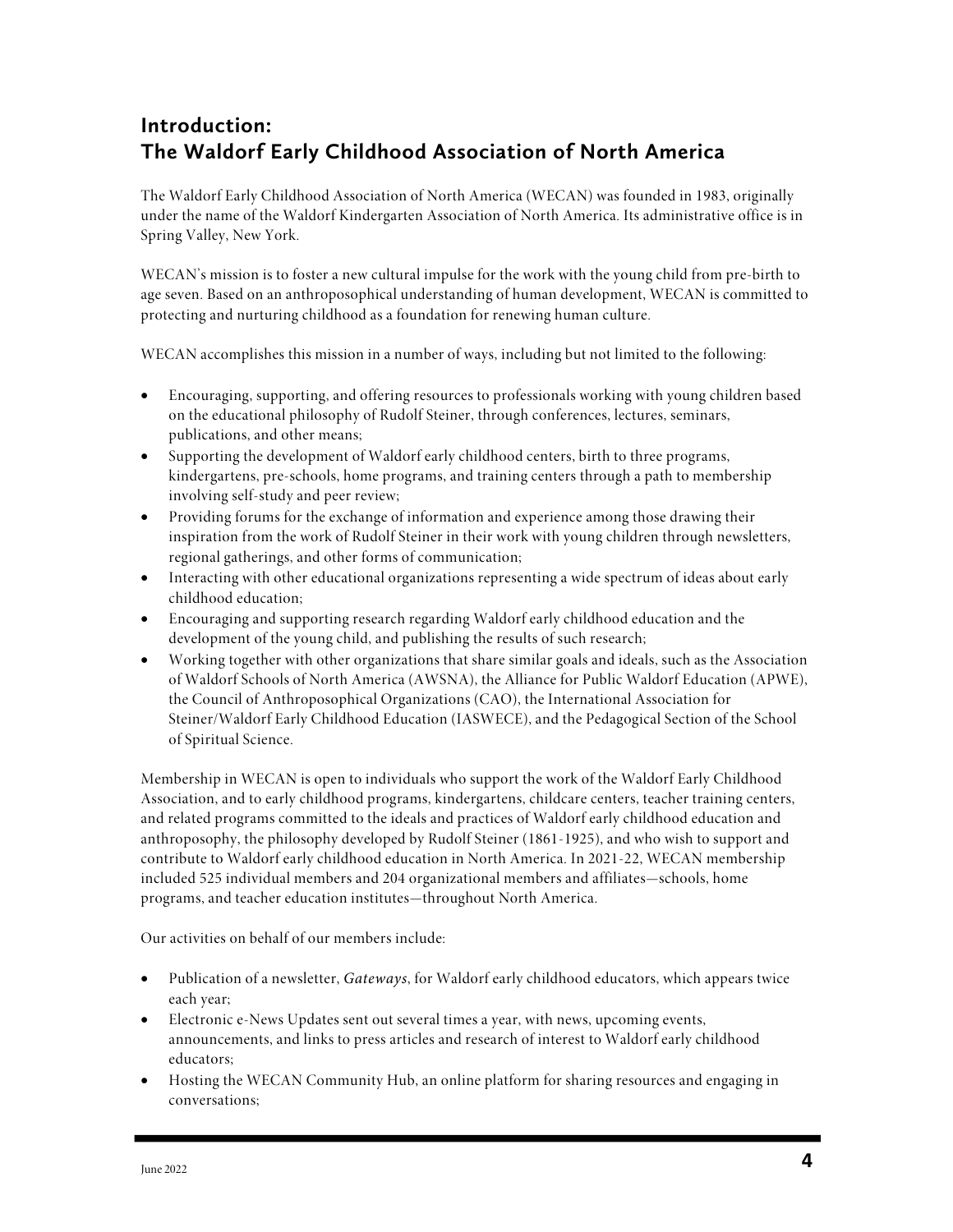- Publication and distribution of study materials for early childhood educators and parents through WECAN Books;
- Expanding Inclusion, Diversity, Equity, and Access (IDEA) through our IDEA Committee, Board and staff and in collaboration with other organizations;
- Collaborative research, publication, and workshops on the needs of the child from birth to three, and on the older child in the kindergarten and the transition to first grade;
- Professional development retreats for early childhood teacher trainers;
- Development and publication of guidelines on mentoring and early childhood teacher review;
- Annual regional conferences and workshops for Waldorf early childhood educators, including major conferences in Spring Valley, NY, each February;
- International conferences for Waldorf early childhood educators here in North America and around the world;
- Collaborating with the Association for Waldorf Schools of North America (AWSNA) and participation on its Leadership Council;
- Collaborating with AWSNA and the Alliance for Public Waldorf Education through representation on the Waldorf Associations Working Group;
- Active membership in the International Association for Steiner/Waldorf Early Childhood Education (IASWECE), with two representatives on its Council, who share news and events from Waldorf early childhood education worldwide with our members;
- Developing online resources for member organizations;
- Fundraising for the development of early childhood projects throughout the world.

The Waldorf Early Childhood Association of North America is a tax-exempt not-for-profit organization.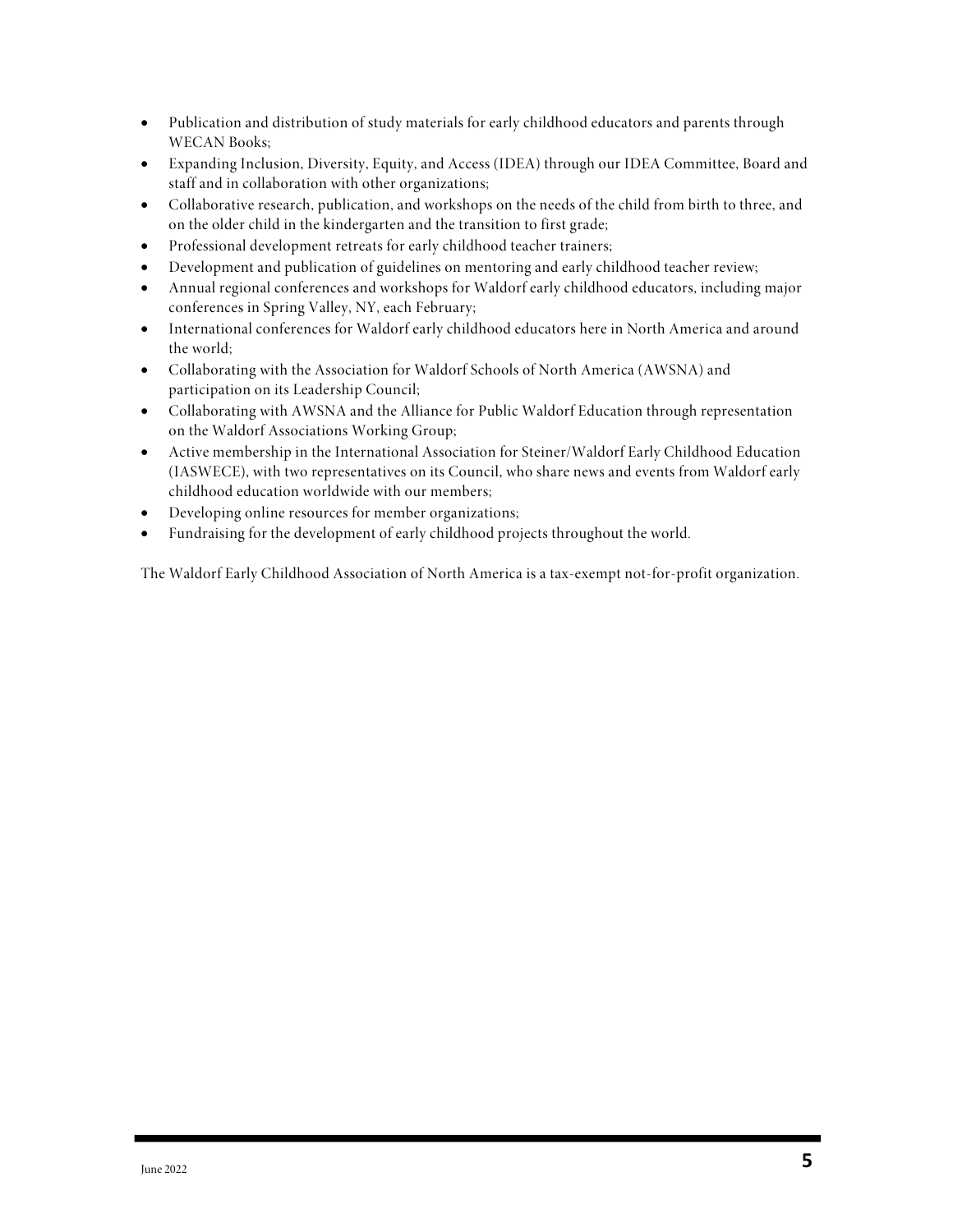# **WECAN Shared Principles**

The WECAN Shared Principles form the basis of our understanding of our work together in association, and are used in our membership application and self-study processes. As a living document, the Shared Principles will continue to be refined through the work of the Board, Regional Representatives, and Full Member schools and programs.

#### **A. Purpose, Goals, and Educational Philosophy**

- **A1** In our work with children from pre-birth to age seven (in nursery-kindergartens, home care programs, child care centers, parent-child programs, etc.) we are committed to the ideals and practices of Waldorf/Steiner early childhood education.
- **A2** This education, developed by Rudolf Steiner and based on an anthroposophical understanding of the human individuality as a being of body, soul, and spirit, offers protection and respect for the dignity of childhood.
- **A3** The future development of each individual child and of humanity as a whole depends on healthgiving experiences in the first seven years of life. An atmosphere of loving warmth and guidance that promotes joy, wonder, and reverence supports such healthy development.
- **A4** We recognize that free creative play, imitation, exploration of the social and natural world, practical and meaningful work, artistic activities, and nourishing sensory experiences are essential in the development of the young child. Through our programs and activities, we offer children a rhythmic experience of each day, week, and season of the year.
- **A5** Our activities are based on the insights of Rudolf Steiner, and on the continuing research of Waldorf/Steiner educators and other compatible pedagogical approaches.
- **A6** We strive for diversity in the racial, cultural, religious, and socio-economic backgrounds of children coming to our schools. We strive to meet the unique developmental needs, capacities, and cultural background of each child.
- **A7** We recognize that healthy child development takes place best in the context of a community based upon healthy social relationships among parents, teachers, and children, and we strive to create such conscious, collaborative communities around our care for children.

#### **B. Teacher Preparation and Professional Development**

- **B1** Our faculty and staff are qualified for their positions and responsibilities by education and/or experience. Teachers have a formal preparation, or the equivalent, for Waldorf/Steiner early childhood teaching, or are engaged in such preparation, as well as meeting state or provincial licensing requirements. [See "Waldorf Early Childhood Teacher Education: WECAN Expectations" in the following section.]
- **B2** Our faculty and staff are committed to ongoing self- and professional development as demonstrated by participation in conferences, courses, professional development workshops, etc.
- **B3** We support teacher development through regular mentoring, peer partnerships, review and evaluation.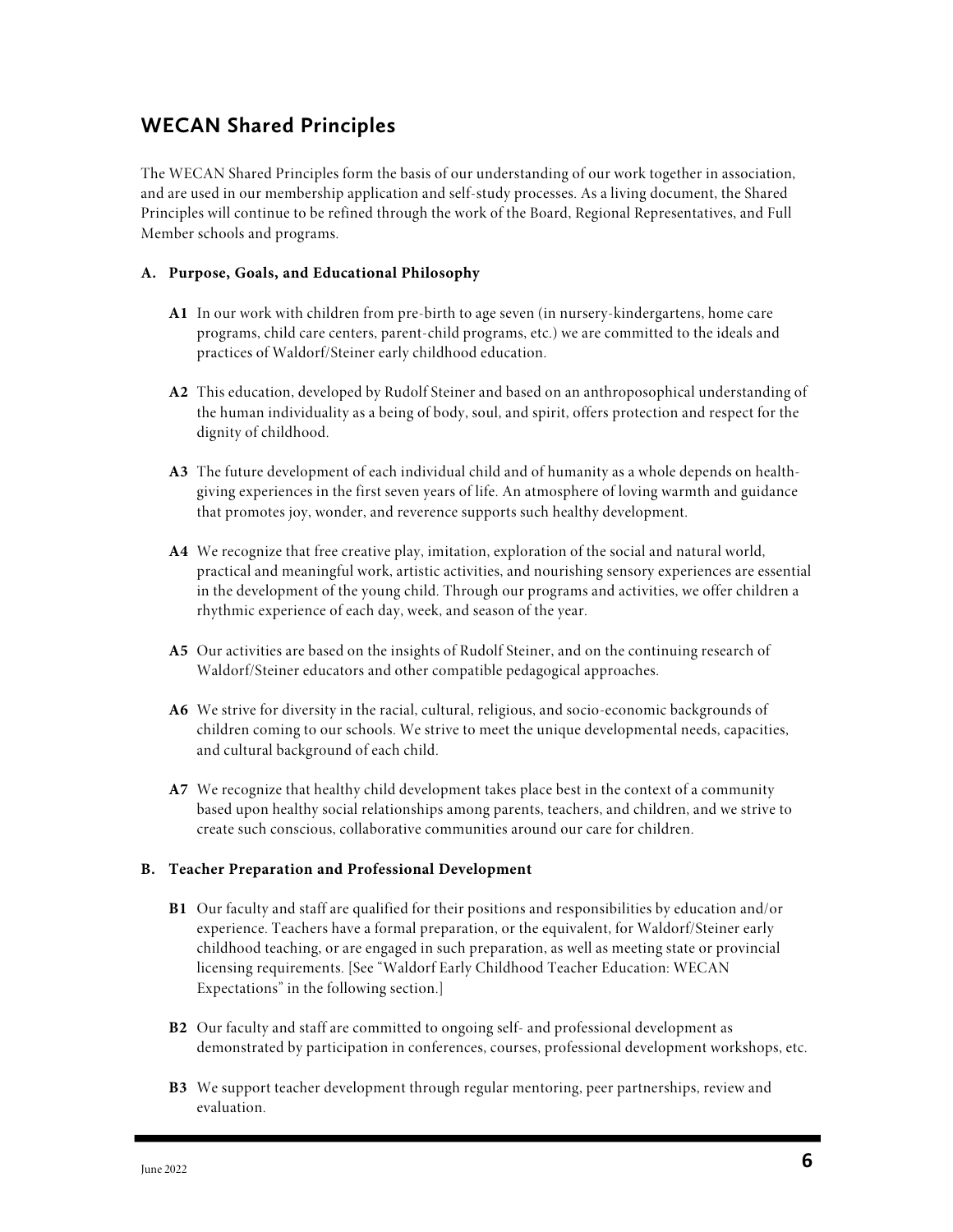- **B4** We recognize that developing artistic and practical abilities and capacities for observation and perception contributes to our ability to meet the needs of the children in our care. Our faculty and staff are actively engaged in deepening our understanding of Waldorf/Steiner indications for early childhood through collegial work, individual study, artistic activity, and meditative practice.
- **B5** Our faculty and staff demonstrate professionalism and respect in their interactions with children, parents, colleagues, and other professionals.

#### **C. Governance, Finances and Administration**

- **C1** Our program recognizes and complies with applicable legal and licensing requirements and meets health, fire, and safety standards.
- **C2** Our program is typically not-for-profit, as an expression of the free cultural life, and is not based on self-interest or personal gain.

(Note: The form most suited for such activity is usually that of an incorporated, not-for-profit organization. There may be exceptions to this in certain situations such as home programs, and this WECAN membership criterion may be waived through a decision of the WECAN Board or board-designated committee.)

- **C3** We have clearly-stated processes for making administrative decisions, future planning, and review and development of programs, administrative, and financial policies.
- **C4** Our program has clearly-defined employment, evaluation, and review procedures for faculty and staff, including agreed-upon compensation, terms of employment, and principal duties and responsibilities. Procedures for non-renewal or termination of employment are clearly delineated.
- **C5** Our program complies with all applicable laws regarding discrimination based on any and all protected categories, in all areas, including admissions, employment, and personnel.
- **C6** We have demonstrated our ability to generate sufficient resources to maintain our educational programs and facilities, and to support our faculty and staff. We strive to cultivate socially responsible practices in the setting of tuitions, tuition assistance, and salaries and benefits.
- **C7** Our organization engages in regular self-study/peer review process on an organizational, institutional basis, as well as with individual teachers.
- **C8** In our administrative and financial practices, we work collaboratively rather than hierarchically, in an effort to be socially responsible in our work with colleagues, parents, the institution, and the wider community.

#### **D. Relations with the Wider Movement**

**D1** We recognize ourselves as colleagues in a world movement on behalf of the young child. As such we are committed to collaborating with our colleagues on local, regional, North American, and international levels as a fully-established, healthy representative of Waldorf/Steiner early childhood education.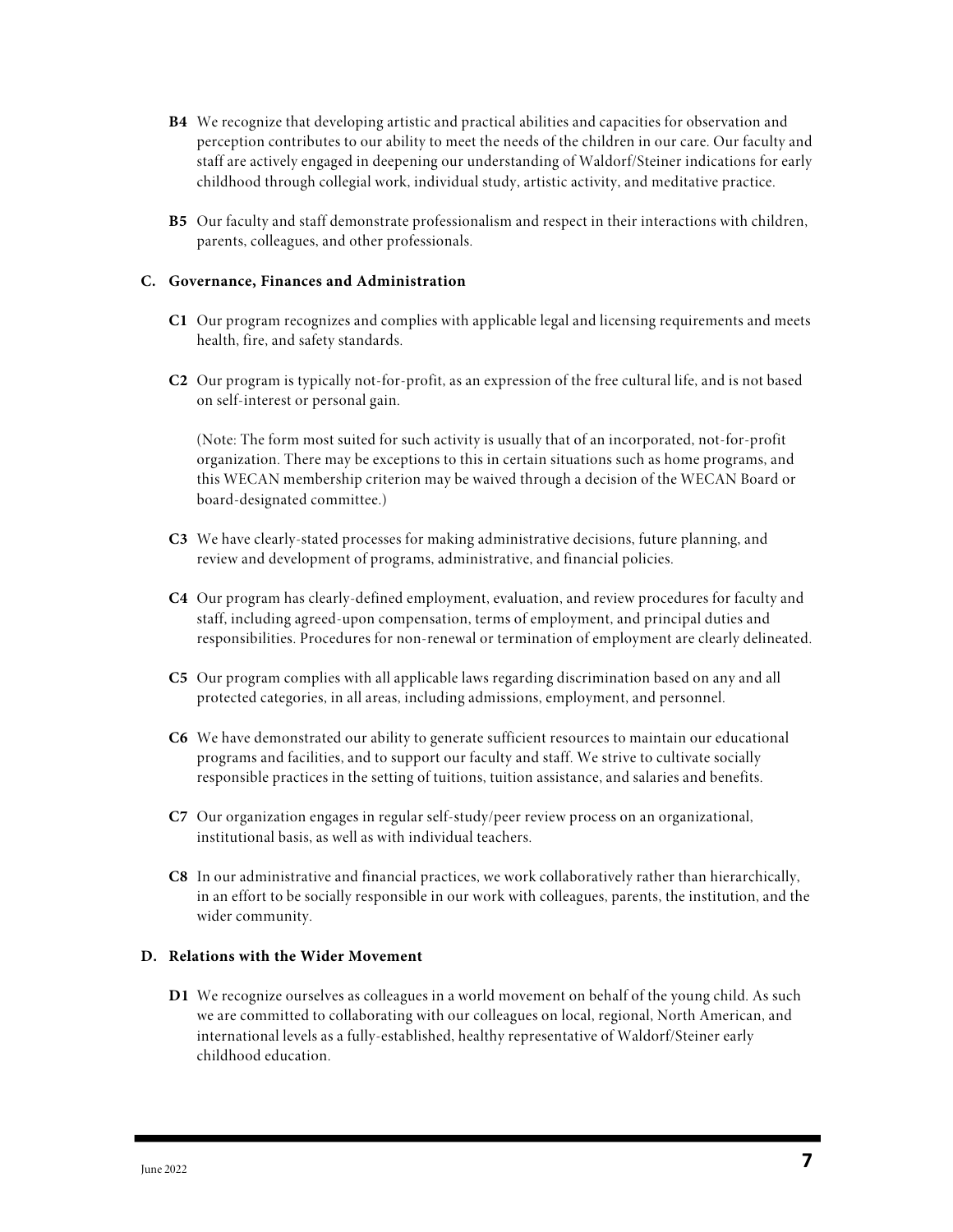# **WECAN Diversity Statement**

In our work with young children from pre-birth to age seven, WECAN is committed to the ideals upon which Waldorf/Steiner education was founded. These include respect for the dignity of each individual child and family in honoring diverse race, culture, religion, national origin, socio-economic situation, gender identity and sexual orientation, family composition, and individual ability which form the backgrounds of their lives. Waldorf early childhood education is committed to supporting diversity, equity, and inclusion as a pathway to social justice and to rectify the explicit and implicit biases that undermine creation of healthy social life in our society.

Waldorf education was founded in 1919 upon the insights of Rudolf Steiner, whose indications provide the foundations for a truly humanized education that recognizes the individuality of each person and the universal spirit living within every human being. WECAN affirms this educational and social truth. Any statements attributed to Rudolf Steiner which imply or suggest discrimination or judgment toward any race, ethnicity, religion, gender or sexuality, or socioeconomic group, are rejected. Such attitudes are contradictory and undermining to the goals of this education.

Working toward these goals requires committed inner work from the adults who care for our children. Teacher preparation and professional deepening call for each educator to engage in self-reflection that will ennoble inner attitudes to support diversity, inclusion, and equity. Recognizing and celebrating the differences that make us uniquely individual fosters healing and creation of new social life. We strive to create conscious, collaborative communities of parents, teachers, and children which strengthen the children in our care to meet future challenges with optimism, confidence, resilience, and tolerance and experience their lives as filled with purpose and meaning.

# **The Training of Waldorf Early Childhood Educators: WECAN Expectations**

### **For Educators Working with Children Ages Birth to Three**

#### **Supervisors, Directors and Lead Practitioners**

For practitioners responsible for the development and quality of care and education of the birth to three program, completion of a Waldorf birth to three teacher education program recognized by WECAN is expected.

This is the expectation for practitioners working with children from birth to three, including childcare providers in center or home-based care, childcare supervisors/directors, and educators who facilitate parent-child classes or classes for expectant parents.

Recognized Waldorf early childhood birth to three teacher education programs offer a minimum of 300 class contact hours, plus mentored teaching and extensive practicum or internship experiences. This coursework can be in a WECAN recognized birth to three training program or can be part of a birth to seven training if it contains sufficient birth to three coursework. The Shared Principles for Early Childhood Teacher Education (found on the WECAN website in the WECAN Teacher Education Membership Handbook) describe the course content, fieldwork component, and curriculum guidelines for recognized Waldorf early childhood teacher education programs. (Please also see the WECAN Curriculum and Course Content Areas in Appendix I.)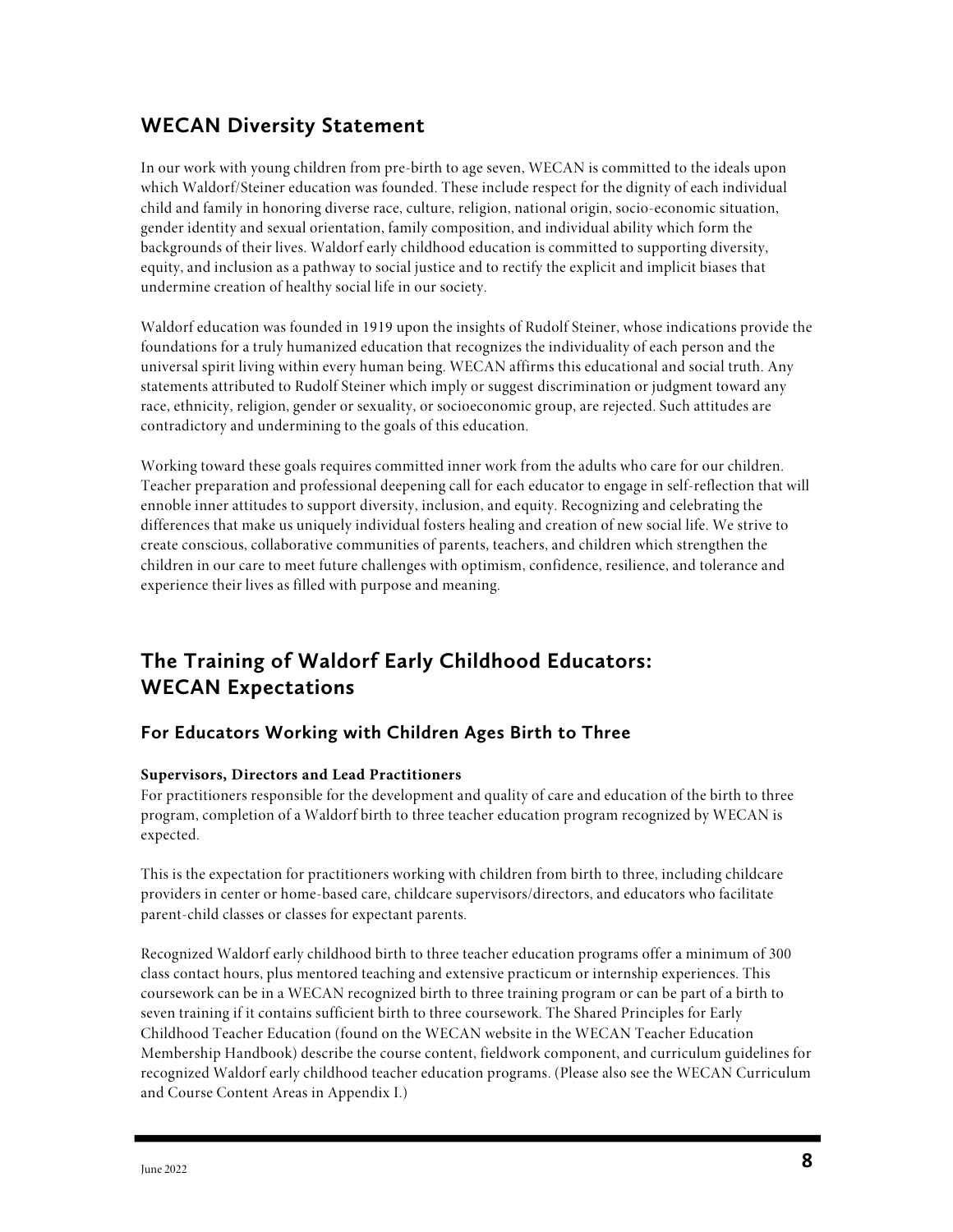#### **Assistants, Support and/or Beginning Practitioners**

For practitioners working with a trained lead educator, supervisor or director in any of the above-listed classes or programs, introductory coursework of at least one week (or its equivalent) and at least one week of observation in Waldorf birth to three early childhood education is expected. This would be followed by a minimum of one year of mentoring in their place of employment. For those who intend to continue in this position, further coursework and a full WECAN-recognized birth to three training is expected.

Ongoing yearly participation for at least one week in early childhood mentoring, evaluation, conferences, deepening courses, and workshops is an essential part of the continuing professional development for all Waldorf birth to three practitioners.

*Note: Early childhood educators already trained in birth to seven who take responsibility for a Waldorf program serving children from birth to three are expected to complete a WECAN recognized birth to three training or its equivalent.* 

*Early childhood educators who have completed a birth to three training who take responsibility for a program serving children from three to seven are expected to complete a WECAN recognized birth to seven training or its equivalent.* 

### **For Educators Working with Children Ages Three to Seven**

#### **Lead Educators and Caregivers**

For early childhood educators who carry responsibility for the care and education of the child from three to school entrance, completion of a Waldorf birth to seven early childhood teacher education program recognized by WECAN is expected.

This is the expectation for lead early childhood educators working with children from three to seven, including nursery, pre-school and kindergarten teachers and lead extended care providers in Waldorf schools, home programs and other early childhood settings.

Recognized Waldorf birth to seven early childhood teacher education programs offer a minimum of 450 class contact hours\*, plus mentored teaching or extensive practicum or internship experiences. The Shared Principles for Early Childhood Teacher Education (found on the WECAN website in the WECAN Teacher Education Membership Handbook) describe the course content, fieldwork component and curriculum guidelines for recognized Waldorf early childhood teacher education programs. (Please also see the WECAN Curriculum and Course Content Areas in Appendix I.)

#### **Assistants and Support Caregivers**

For assistant teachers, in the above programs, introductory coursework of at least one week (or its equivalent) in Waldorf birth to seven early childhood education is expected. For those who intend to continue in this position, further coursework is expected, and a full WECAN-recognized birth to seven training is recommended.

Ongoing yearly participation for at least one week in early childhood mentoring, evaluation, conferences, deepening courses, and workshops is an essential part of the continuing professional development for both lead and assistant Waldorf early childhood educators.

This expectation is consistent with the guidelines of the International Association for Steiner/Waldorf Early Childhood Education (see www.iaswece.org).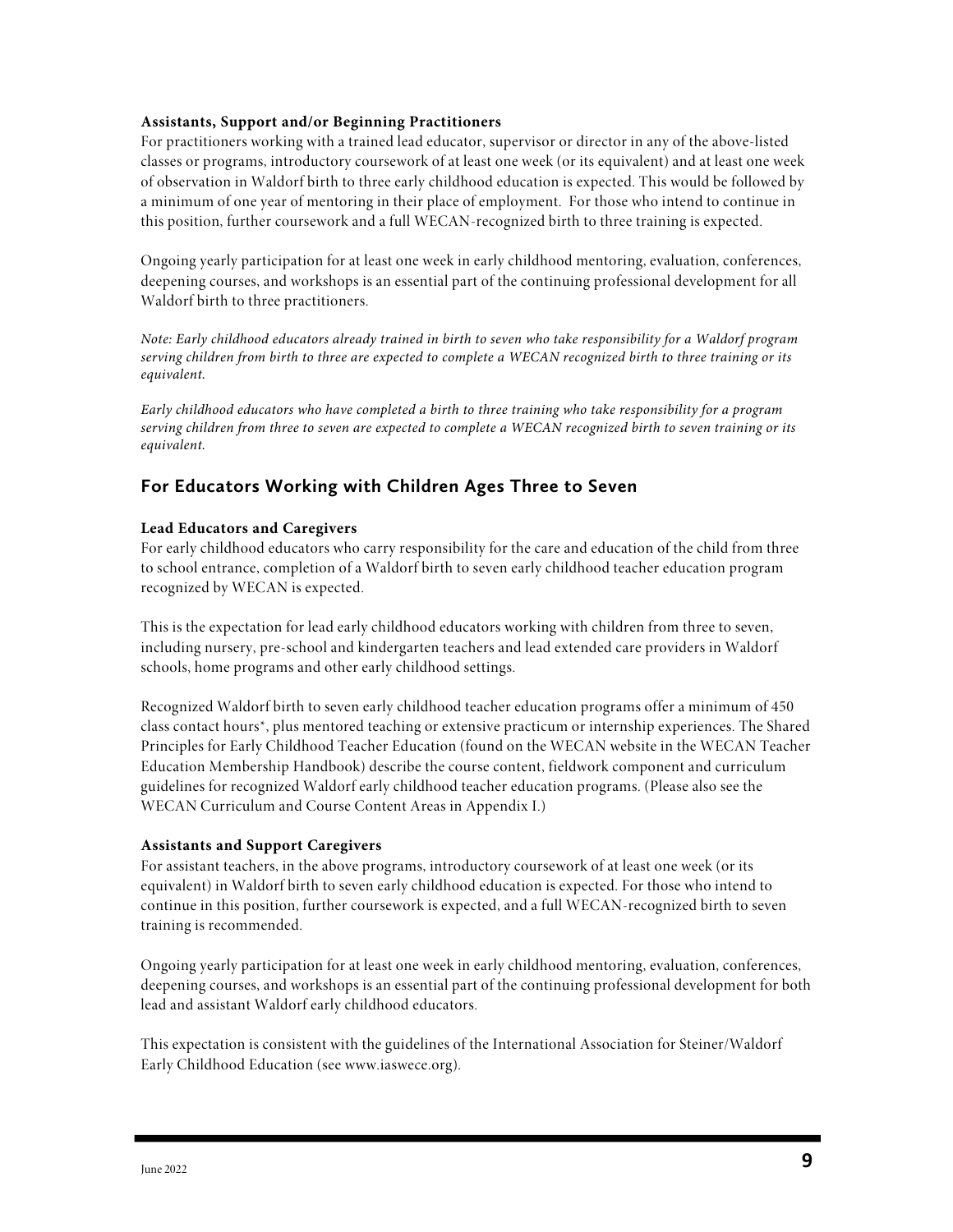*Note: Early childhood educators already trained in birth to seven who take responsibility for a Waldorf program serving children from birth to three are expected to complete a WECAN recognized birth to three training or its equivalent. Early childhood educators who have completed a birth to three training who take responsibility for a program serving children from three to seven are expected to complete a WECAN recognized birth to seven training or its equivalent.*

## **For WECAN Member Schools and Early Childhood Programs**

The Full Member program is expected to demonstrate a commitment to hire lead early childhood educators and caregivers (for nursery, kindergarten and pre-school positions, for childcare providers in center or home-based care, childcare supervisors/directors, and educators who facilitate parent-child classes or classes for expectant parents) who have completed or are currently enrolled in a WECANrecognized Waldorf early childhood teacher education program.

If a Full Member program is unable to hire a trained early childhood educator/caregiver for a lead position and hires someone without training, or if an assistant moves into a lead position, the program is expected to strongly encourage the educator/caregiver to enroll in a part-time training course and provide some financial support if possible. (For educators/caregivers at member programs there may be AWSNA teacher training loan funds available for support as well).

The Full Member program is expected to demonstrate a commitment to mentoring and evaluation of the early childhood faculty, as well as supporting other professional development opportunities.

The Associate Member program is expected to demonstrate that they are working toward meeting the above expectations.

### **Demonstrating a Commitment to WECAN Expectations**

During its WECAN membership process, the program is asked to provide information about the level of training of each of its early childhood faculty members. The program should describe the training plans for lead educators/caregivers who have not yet completed a training course, and should also describe policies and plans for ongoing teacher education for all early childhood faculty, or demonstrate equivalency for non-recognized trainings.

If during the membership process it becomes apparent that a program is not demonstrating a commitment to the WECAN Shared Principles and WECAN Expectations regarding the training of teachers, then the WECAN site visitor will engage with the program around this question, to support the program in actively taking steps to work toward the training and ongoing professional development of its early childhood teachers. The WECAN Membership Committee may also, in some situations, make a recommendation to the school to encourage further work with the Expectations.

Curriculum and Course Content Areas included in WECAN-recognized Waldorf early childhood teacher education programs can be found in Appendix I of the WECAN Membership Handbook. A list of WECAN-recognized Waldorf early childhood teacher education programs can be found in Appendix II of the WECAN Membership Handbook and on the WECAN website.

We encourage you to contact us if you have any questions about the situation in your school. You can contact Laura Mason, Membership Coordinator, at membership@waldorfearlychildhood.org, or Ruth Ker, Teacher Education Coordinator, at teachered@waldorfearlychildhood.org.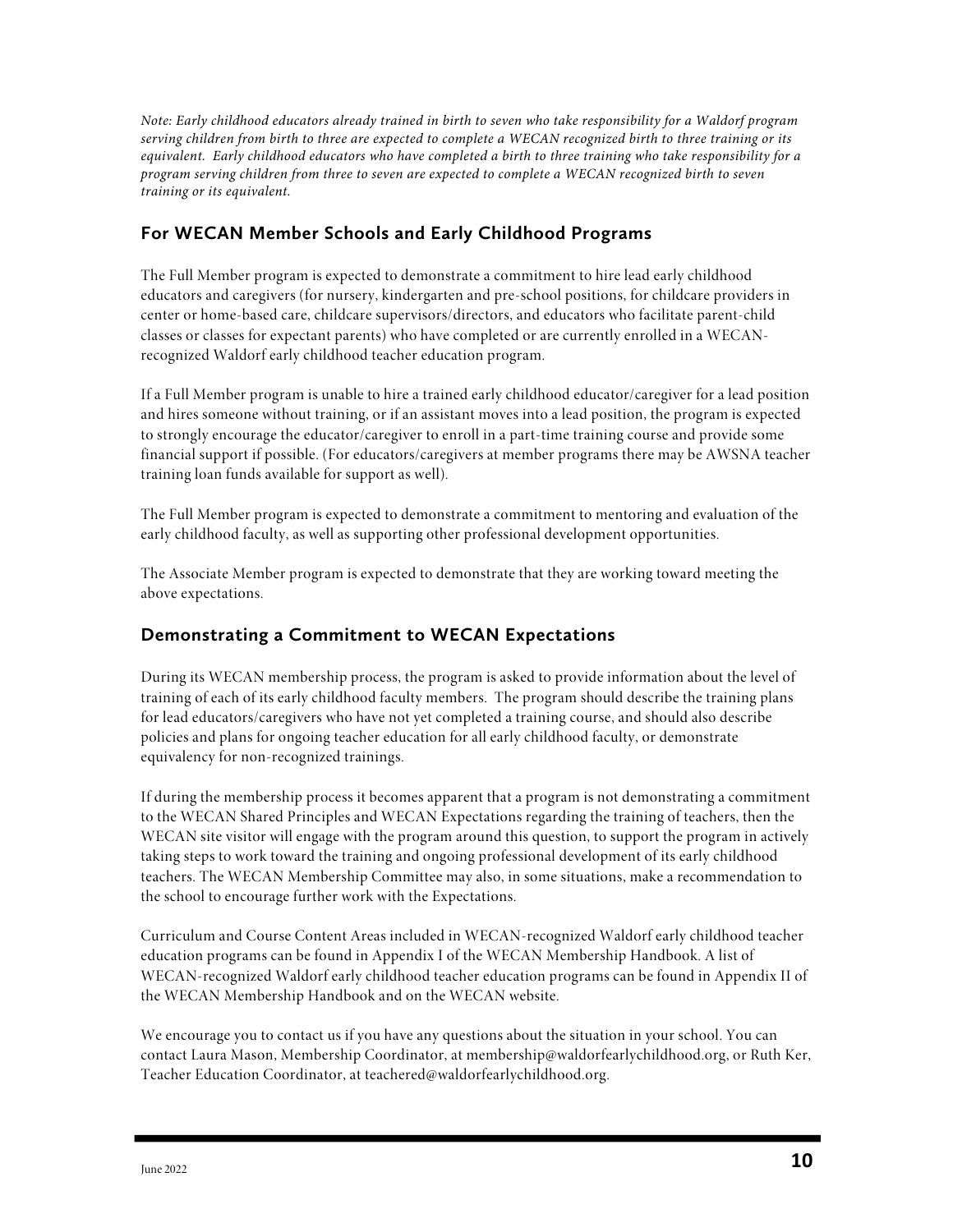## **WECAN Affiliation and Membership Categories**

The following section describes the WECAN Path to Membership for individuals and organizations as well as Registered Initiative Affiliation for programs in Mexico, Puerto Rico, and on tribal lands.

#### **Individual Membership**

WECAN began as an individual membership organization – a grass-roots association of Waldorf early childhood colleagues – and individual memberships actually exceed the number of organizational memberships. We see this as a sign of healthy colleagueship within our movement and encourage individuals to continue to join WECAN in order to receive their own membership services, including the twice-yearly *Gateways* newsletter, and to support the work of the Association.

**Criteria**: Interest in and support for Waldorf early childhood education

#### **Benefits**:

- Subscription to *Gateways* newsletter
- 10% discount on WECAN Books
- WECAN e-News Updates and other informational mailings
- Discounted registration fees for WECAN conferences
- Opportunity to subscribe to the WECAN Community Hub and a WECAN list to receive research and articles of interest.

**Responsibilities**: Annual membership dues. The membership year is October 1 – September 30.

**Dues:** \$60-75/year on a sliding scale; discounted rate of \$50 dues/person/year for groups of three or more who join together and are affiliated with an Associate or Full organizational member or Register Initiative affiliate of WECAN; discounted rate of \$40/year for students currently enrolled in a WECAN-member teacher education program. See details and download application forms on the WECAN website.

#### **Organizational Membership**

The WECAN path to organizational membership is intended for schools and programs working directly with children from birth to age 7 out of the insights of Waldorf education. WECAN invites and encourages all early childhood programs identifying themselves as inspired by the ideals of Waldorf early childhood education and working with the WECAN Shared Principles to apply for WECAN membership. WECAN organizational membership is not open to programs that identify with a different or additional set of principles and practices.

The membership information below applies to home-based as well as school-based or freestanding early childhood programs. The WECAN organizational path to membership leads from Associate Member status to Full Membership. New/first-time applicants to WECAN should apply for Associate Membership. Current Associate Members may apply for Full Membership when they feel they meet the criteria. Early childhood programs in schools are expected to become WECAN Associate Members before the school applies for AWSNA Associate Membership, and to become WECAN Full Members before applying for Full Membership in AWSNA. Please also note that "Associate Member" is a new name for the former Developing Member category. The name alone has changed; all criteria, benefits and responsibilities remain the same.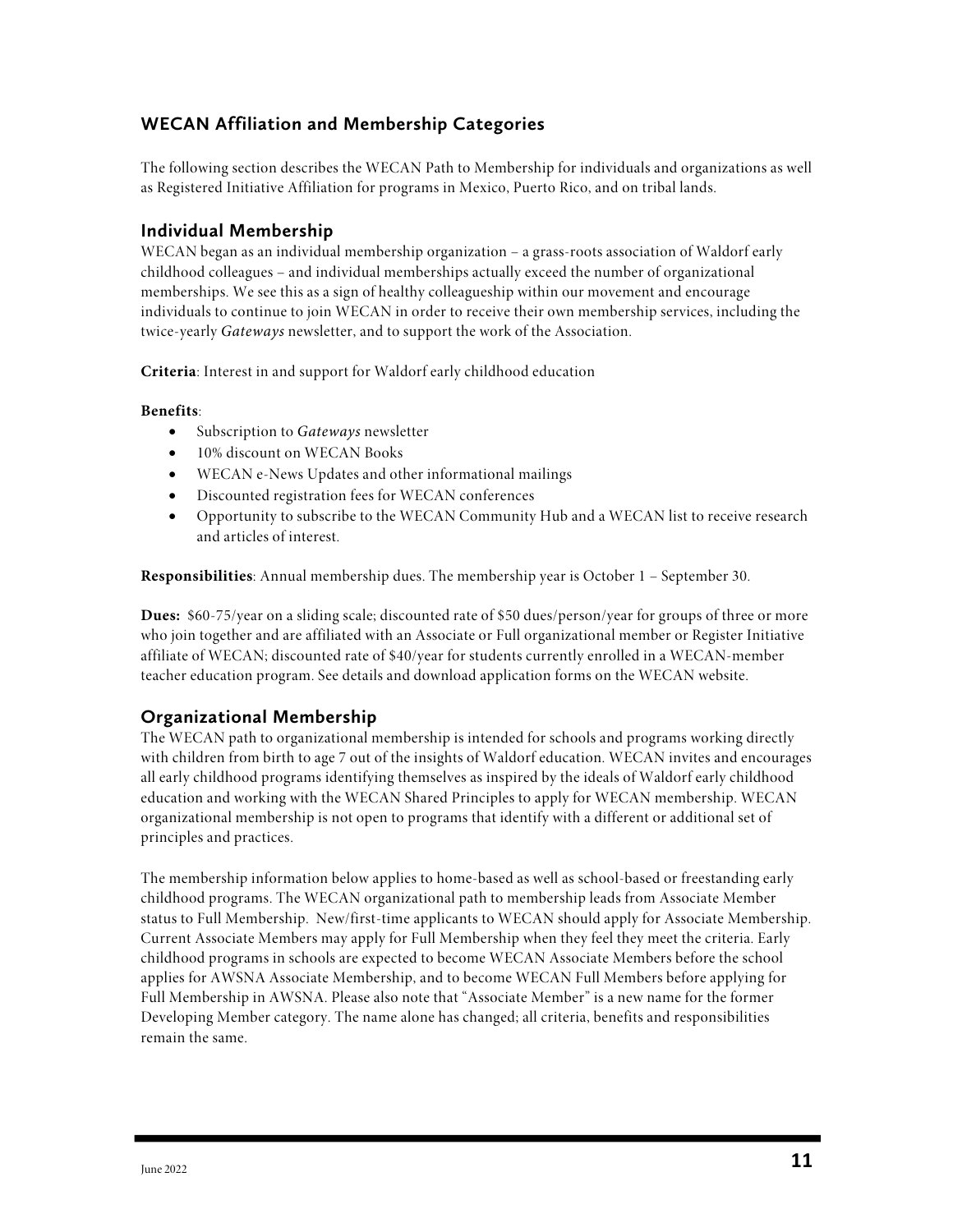#### **• Associate Membership**

#### **Applying for Associate Membership:**

A program aligned with WECAN's goals and purposes, with children in regular attendance, may apply for Associate Membership. New/first-time applicants to WECAN should apply for Associate Membership before applying for Full Membership. Application instructions and documents are available on the membership page of the WECAN website, www.waldorfearlychildhood.org. WECAN Regional Representatives, listed in the *WECAN Membership Handbook,* and on the website, help guide the applicant through the process by offering information, advice, and referrals for site visitors.

#### **Application Steps**:

- 1. Request the Associate Membership Application Instructions from the WECAN Membership Coordinator at membership@waldorfearlychildhood.org.
- 2. Complete an application form and send it with the \$110 application fee and your local license to WECAN as instructed.
- 3. Complete the Self-Study. Please note: The Self-Study must be completed within 12 months of the date of application.
- 4. Arrange for a site visit and pay WECAN the site visit fee of \$380 for a one-day site visit or \$650 for a two-day visit. (The program or school is also responsible for any travel expenses, meals and accommodations for the site visitor by prior arrangement with the visitor.)
- 5. Submit the completed Self-Study and Site Visit Report according to the instructions.

Decisions regarding applications for WECAN Associate Membership are made by the WECAN Membership Committee in consultation with the Regional Representative(s).

#### **Criteria for Associate Membership are as follows:**

- The program has functioned as a program inspired by Waldorf education for at least one year, with a minimum of 6 children in regular attendance.
- The program is committed to the ideals and practices of Waldorf early childhood education and anthroposophy, the philosophy developed by Rudolf Steiner (1861-1925). This commitment is foremost and visible in the program's publicity materials, such as the website and brochures.
- The program is in process of becoming aligned with the WECAN Shared Principles and Expectations for Waldorf Early Childhood Teacher Education.
- The program complies with the AWSNA Service Mark policy. (See section on *Use of the Name "Waldorf."*)
- The program is legally licensed at the federal, state or provincial, or local level.
- The program intends to support and contribute to Waldorf early childhood education in North America.

#### **Benefits:**

- Listing in the WECAN online membership directory and AWSNA/WECAN Directory
- Permission to include in the school's or program's literature and on its website: "An Associate Member of the Waldorf Early Childhood Association of North America"
- Permission to use the WECAN logo in the school's literature and on its website
- An annual subscription to *Gateways*
- A 10% discount on WECAN Books
- Advice and support through WECAN's Regional Representatives
- Invitations to regional WECAN gatherings
- WECAN e-News Updates and other informational mailings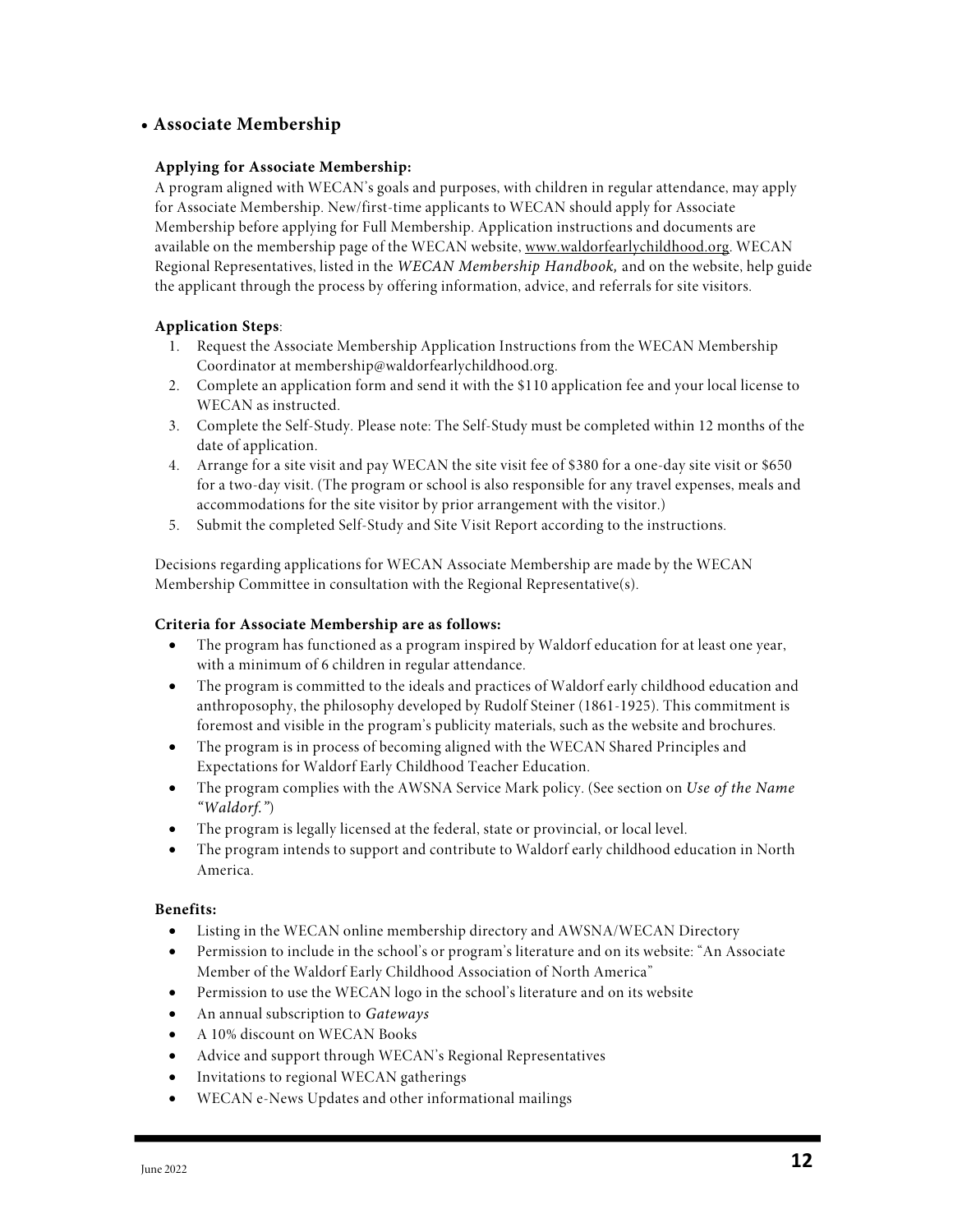- An invitation for all educators in the program to subscribe to the WECAN Community Hub
- Group discounts on Individual Memberships for early childhood educators at your school
- Listing in the IASWECE World Directory of Waldorf Kindergartens and Early Childhood Programs
- E-newsletters from the International Association.
- Eligibility for AWSNA Teacher Education Loans and Grants for early childhood educators enrolled in WECAN-recognized early childhood programs
- Invitations to live AWSNA webinars

#### **Responsibilities**:

- Payment of WECAN dues (see below)
- Submission of annual updates of contact information, school data and substantive change
- Completion of a Self-Study and a site visit every three years.

WECAN Associate Members are engaged in a process of growth and development on their path to recognition as Full WECAN Members. They are encouraged to participate in regional WECAN activities, to develop a program of training, mentoring, and evaluation for their teachers, and to work to improve the health and vitality of the school organism.

Associate Members are encouraged to begin to look beyond their regions to cultivate relationships with the wider Waldorf early childhood movement in North America and worldwide. They are listed as Associate Members on the online World Directory of the International Association for Steiner/Waldorf Early Childhood Education (IASWECE), and a portion of their dues supports the international activities.

#### **Dues:**

- Associate Membership dues are 0.20% of early childhood tuition income with a minimum of \$150.00.
- A portion of WECAN Associate Membership dues supports the activities of IASWECE
- WECAN dues invoices are sent out in late August with payment due on October 1.

#### **Required Change of Status:**

Associate Members who do not fulfill their membership responsibilities or no longer meet the criteria for Associate Membership will be required to change their membership status. The teachers or caregivers may continue as Individual Members.

#### **• Full Membership**

#### **Applying for WECAN Full Membership**:

Associate Members are encouraged to apply for Full WECAN Membership when they are sufficiently established to meet the criteria below. First-time applicants to WECAN should apply for Associate Membership before applying for Full Membership. All applicants for Full Membership must have a WECAN site visit. Note: AWSNA Associate Members are expected to attain WECAN Full Membership before applying for Full Membership in AWSNA.

Application instructions and documents are available on the membership page of the WECAN website, www.waldorfearlychildhood.org. WECAN Regional Representatives help guide the applicant through the process by offering information, advice, and suggestions for site visitors.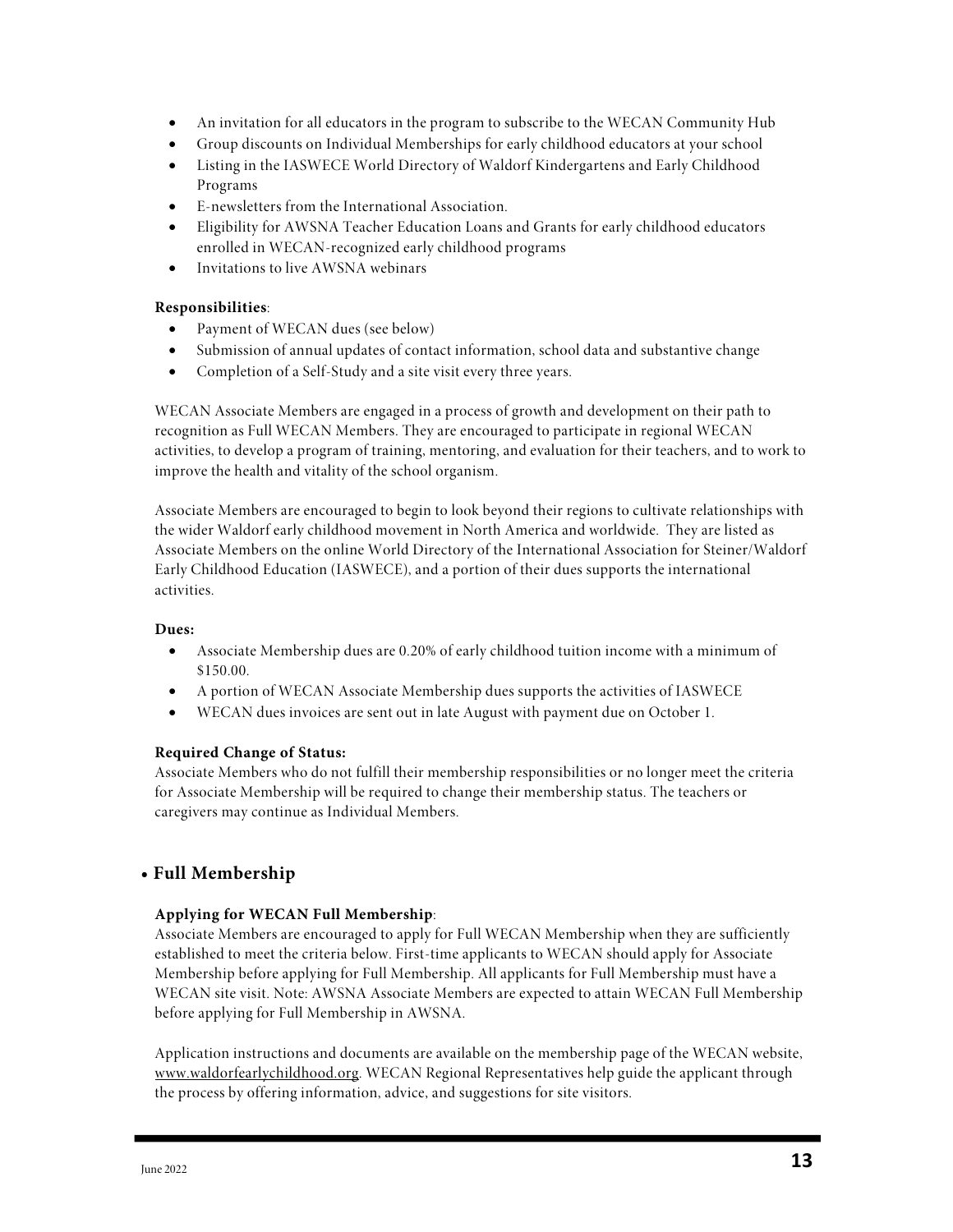#### **Application Steps:**

- 1. Request the Full Membership Application Instructions from the WECAN Membership Coordinator at membership@waldorfearlychildhood.org.
- 2. Complete an application form and send it with the \$110 application fee and your local license to WECAN.
- 3. Review the previous Self-Study and Site Visit Report.
- 4. Complete a Self-Study, including comments on how the early childhood program has addressed the recommendations made by the site visitor in the previous report.
- 5. Arrange for a WECAN site visit. Note: WECAN will pay an honorarium to the site visitor. The program or school is responsible for any travel expenses, meals and accommodations for the site visitor by prior arrangement with the visitor.
- 6. Submit the completed Self-Study and the new Site Visit Report according to the instructions.

Decisions regarding applications for WECAN Full Membership are made by the WECAN Membership Committee in consultation with the Regional Representative(s).

#### **Criteria for Full WECAN Membership**:

- The program has functioned as a program inspired by Waldorf education for at least three years with children in regular attendance.
- The program is working out of Waldorf education and anthroposophy as described in the WECAN Shared Principles and is committed to furthering among faculty and staff a deepening of an anthroposophical study of the human being. The commitment to Waldorf education is foremost and visible in the program's publicity materials, such as the website and brochures.
- The program can stand as a representative of Waldorf early childhood education in the world through its alignment with the Shared Principles and Expectations for Waldorf Early Childhood Teacher Education.
- The program is legally licensed at the federal, state or provincial, or local level.
- The program has demonstrated viability in terms of finances, enrollment, personnel and administrative structure.

#### **Benefits of WECAN Full Membership:**

- Permission to use the name "Waldorf" (and other Service Mark terms) in the school's or program's title or by-line unless the school includes, or plans to add, grades (see section on *Use of the Name "Waldorf"*) and to include in its literature and on its website: "A Full Member of the Waldorf Early Childhood Association of North America"
- Permission to use the WECAN logo in the school's literature and on its website
- Listing in the WECAN online membership directory and the AWSNA/WECAN Directory
- Two annual subscriptions to *Gateways*
- A 20% discount on WECAN Books
- WECAN e-News Updates and other informational mailings
- An invitation for all educators in the program to subscribe to the WECAN Community Hub
- Advice and support through WECAN's Regional Representatives
- Invitations to regional WECAN gatherings
- Group discounts on individual memberships for early childhood educators at your school
- Listing in the IASWECE World Directory of Waldorf Kindergartens and Early Childhood Programs at www.iaswece.org
- E-newsletters and other mailings from the International Association (IASWECE).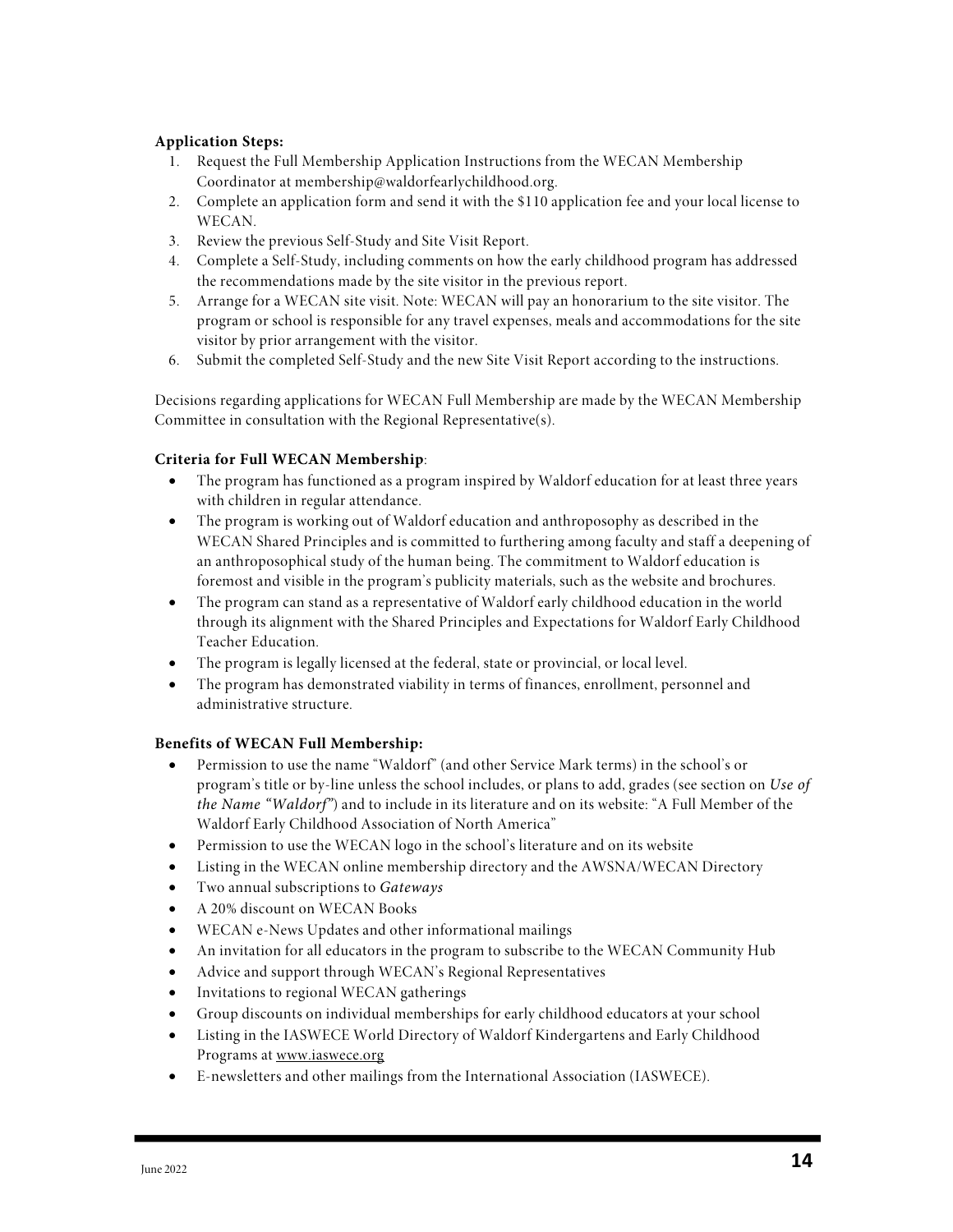- Eligibility for AWSNA Teacher Education Loans and Grants for early childhood educators enrolled in WECAN-recognized early childhood programs
- Invitations to live AWSNA webinars

#### **Responsibilities of WECAN Full Members:**

- Submission of annual updates of contact information, school data and substantive change
- Payment of WECAN dues (see below)
- Renewal every five years by completion of a Self-Study and a site visit (AWSNA-affiliated WECAN Full Members may fulfill the WECAN renewal requirement in conjunction with their AWSNA Associate Member support visit. AWSNA Full Member schools may align their WECAN renewal rhythm with their AWSNA accreditation rhythm, usually every 7-10 years, and use an abbreviated WECAN renewal process. See *AWSNA Support Visits* and *AWSNA Accreditation* below.)

#### **Full WECAN Members are encouraged to:**

- Engage with their colleagues in the movement and with the wider world as fully established, healthy representatives of Waldorf early childhood education
- Participate in mentoring and advising new initiatives in their regions
- Host regional WECAN gatherings from time to time
- Participate in collaborative working groups and research groups sponsored by WECAN.

#### **Dues:**

- Full Membership dues are 0.25% of early childhood tuition income with a minimum of \$200.00.
- 25% of the WECAN Full Membership dues supports the activities of IASWECE.
- WECAN dues invoices are sent out in late August with payment due on October 1.

#### **Required Review of Status:**

Full Members who do not fulfill their membership responsibilities or no longer meet the criteria for Full Membership will be required to undergo a review by the Membership Committee.

#### **• AWSNA-Affiliated WECAN Member Schools**

Some WECAN Members are schools with grades programs that have joined or plan to join the Association of Waldorf Schools of North America as members. The membership processes for the two organizations are closely linked.

#### **AWSNA Requirements for Schools with Early Childhood Programs:**

AWSNA Member schools with early childhood programs are expected to maintain an equivalent or higher membership status in WECAN than their AWSNA membership. Schools applying for AWSNA membership are expected to be Associate or Full Members of WECAN. School on the path to AWSNA Full Membership are expected to attain WECAN Full Membership before applying for Full Membership in AWSNA.

#### **AWSNA Support Visits and WECAN Membership Renewal:**

AWSNA Associate Member schools receive AWSNA support visits. In some cases, the AWSNA visit may be used to fulfill the requirement for a WECAN Associate Member or Full Member renewal site visit (every three years and every five years, respectively). Schools considering this option should inquire about their eligibility to the WECAN Membership Coordinator.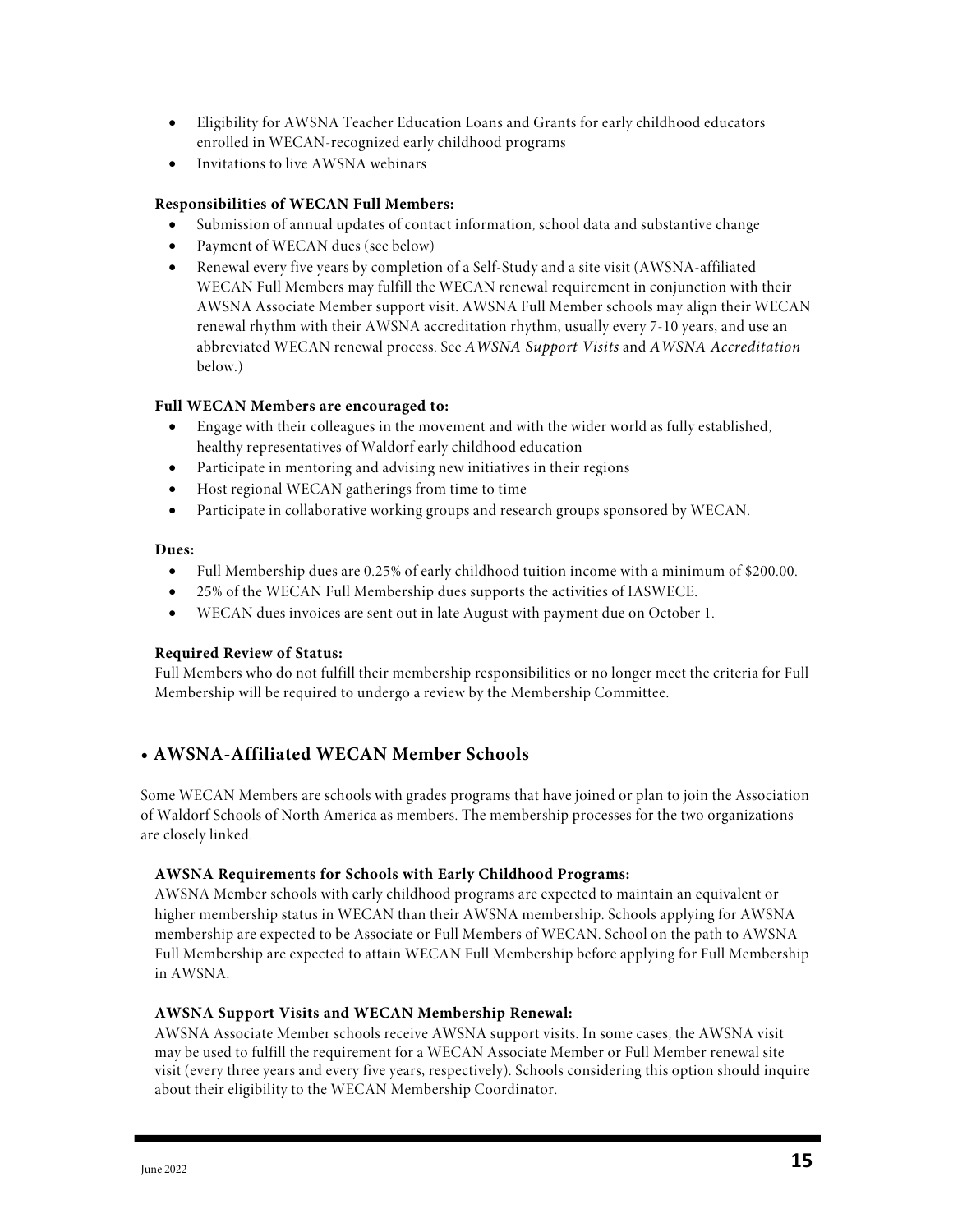#### **AWSNA Accreditation and WECAN Membership Renewal**:

Full Member WECAN schools are eligible to align the WECAN renewal process with the AWSNA accreditation process, putting both membership processes on the same renewal schedule. Schools preparing a Self-Study for AWSNA accreditation will submit an Abbreviated WECAN Self-Study to WECAN. A separate WECAN site visit is also required to complete the renewal.

Complete instructions for aligning WECAN Full Membership renewal with AWSNA accreditation are available on the WECAN website, and from the WECAN Membership Coordinator.

#### **Registered Initiative Affiliation**

WECAN Registered Initiative status is available to schools and early childhood programs in Mexico, Puerto Rico, and on tribal lands. It provides schools and programs that have unique obstacles to membership the option of affiliating with WECAN and thus connecting with the wider Waldorf early childhood movement in North America and around the globe. Registered Initiative status is intended for schools and programs working on behalf of the young child out of the insights of Waldorf education. WECAN invites early childhood programs in Mexico, Puerto Rico and on tribal lands, identifying themselves as inspired by the ideals of Waldorf early childhood education to apply for Registered Initiative status.

The information below applies to home-based as well as school-based or freestanding early childhood programs. Schools with early childhood programs that apply for Registered Initiative status with AWSNA are automatically considered for WECAN Registered Initiative status as well. Registered Initiatives are expected to work toward WECAN membership as soon as they are able.

#### **Applying for Registered Initiative status:**

A program in Mexico, Puerto Rico or on tribal lands, aligned with WECAN's goals and purposes and with children in regular attendance, may apply for Registered Initiative status.

#### **Application Steps**:

- 1. Request a Registered Initiative application by contacting the WECAN Membership Coordinator at membership@waldorfearlychildhood.org.
- 2. Complete an application form and send it with the \$60 application fee to WECAN.

Decisions regarding applications for WECAN Registered Initiative status are made by the WECAN Membership Committee in consultation with the Regional Representative(s).

#### **Criteria for Registered Initiative status are as follows:**

- The program has functioned as a program inspired by Waldorf education for at least one year, with a minimum of 6 children in regular attendance.
- The program is committed to the ideals and practices of Waldorf early childhood education and anthroposophy, the philosophy developed by Rudolf Steiner (1861-1925). This commitment is foremost and visible in the program's publicity materials, such as the website and brochures.
- The program intends to collaborate with WECAN and Waldorf early childhood programs in North America.

#### **Benefits:**

• Listing in the WECAN online membership directory and AWSNA/WECAN Directory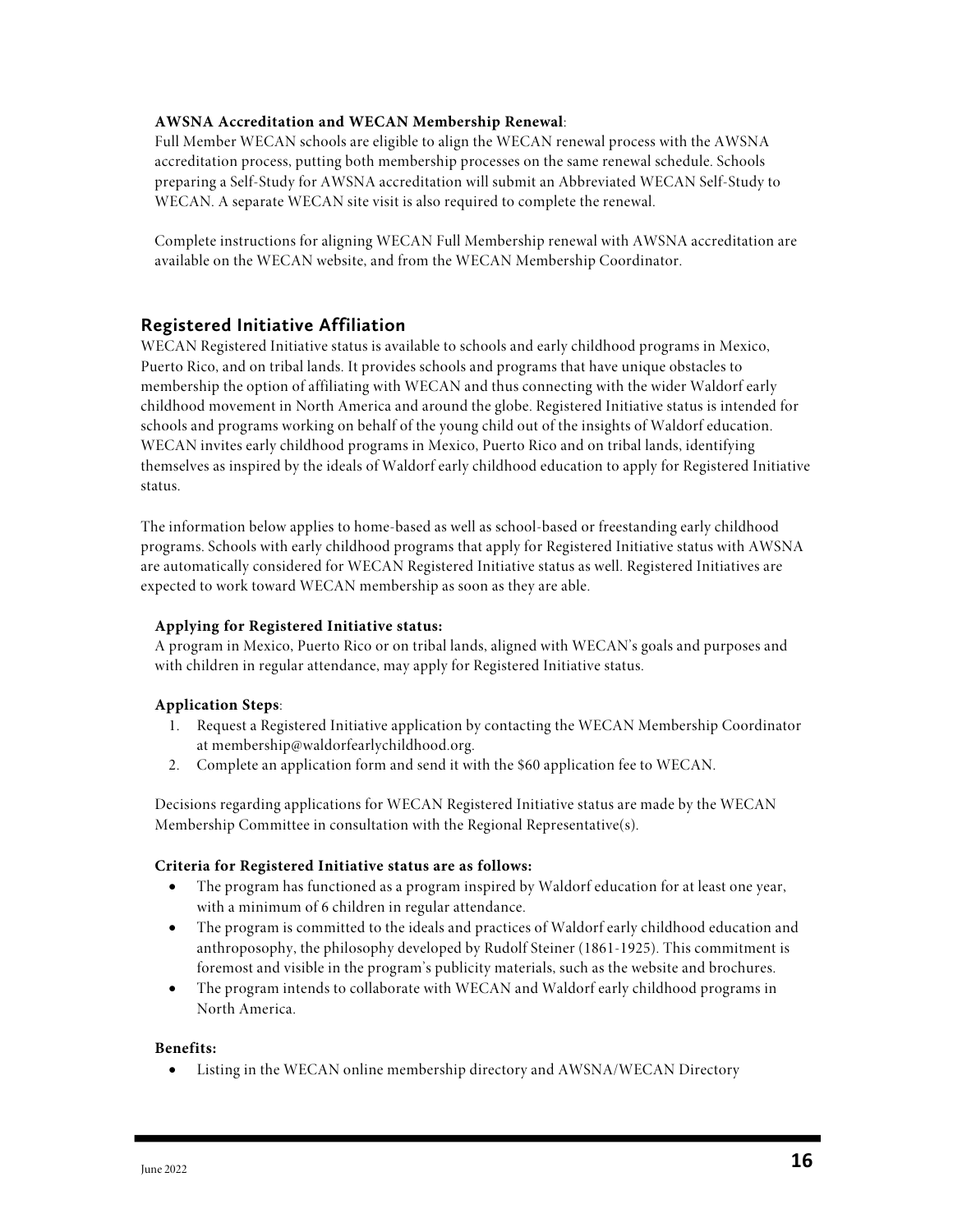- Permission to include in the school's or program's literature and on its website: "A Registered Initiative of the Waldorf Early Childhood Association of North America"
- Permission to use the WECAN logo in the school's literature and on its website
- Communication with WECAN's Regional Representatives
- Invitations to regional WECAN gatherings
- Priority attendance at the AWSNA Mexico seminar
- WECAN e-News Updates and other informational mailings
- An invitation for all educators in the program to subscribe to the WECAN Community Hub
- Group discounts on Individual Memberships for early childhood educators at the school
- Listing in the IASWECE World Directory of Waldorf Kindergartens and Early Childhood Programs
- E-newsletters from the International Association for Steiner/Waldorf Early Childhood Education (IASWECE)
- Eligibility for AWSNA Teacher Education Loans and Grants for early childhood educators enrolled in WECAN-recognized early childhood programs

#### **Responsibilities**:

- Payment of WECAN annual Registered Initiative fee (see below)
- Submission of annual updates of contact information

WECAN Registered Initiatives are engaged in a process of growth and development on their path to recognition as WECAN Members. They are encouraged to participate in regional WECAN activities, to develop ways to support the training, mentoring and evaluation of their teachers, and to work to improve the health and vitality of the school organism. Registered Initiative programs in Mexico are also encouraged to collaborate with other colleagues in Mexico through active engagement with Asociación Mexicana de Escuelas Waldorf Steiner (AMEWS).

Registered Initiatives are also encouraged to begin to look beyond their regions to cultivate relationships with the wider Waldorf early childhood movement in North America and worldwide. They are listed as on the online World Directory of the International Association for Steiner/Waldorf Early Childhood Education (IASWECE), and a portion of their fees supports the international activities.

#### **Fees:**

- Annual Registered Initiative fees are \$60
- A portion of WECAN Registered Initiative fees supports the activities of IASWECE
- WECAN invoices are sent out in late August with payment due on October 1

#### **Required Change of Status:**

Registered Initiatives who do not fulfill their responsibilities or no longer meet the criteria for Registered Initiative status will lose Registered Initiative status. The teachers or caregivers may continue as Individual Members.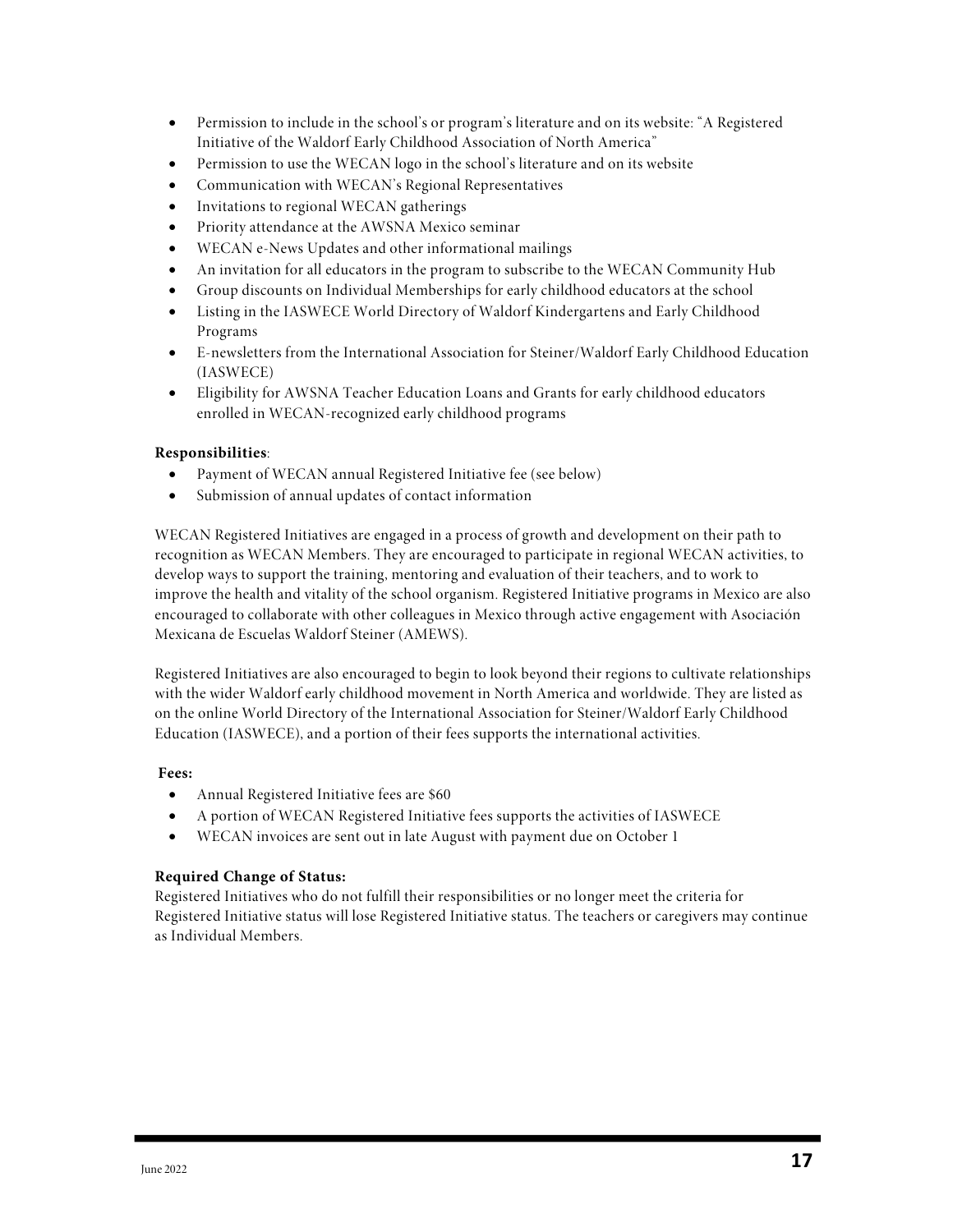# **Guidelines for the Registered Service Marks WALDORF, WALDORF INSPIRED, RUDOLF STEINER, and STEINER, and the Service Mark PUBLIC WALDORF**

#### Background

Waldorf, Rudolf Steiner, and Steiner are internationally known Marks for anthroposophically inspired education. In the United States the Association of Waldorf Schools of North America (AWSNA) is the owner of the registered marks WALDORF, RUDOLF STEINER, and STEINER, and the responsible party for the service mark PUBLIC WALDORF. In Canada AWSNA is the owner of the WALDORF and RUDOLF STEINER registered marks.

The WALDORF mark was first used in Germany in 1919 with the start of the first Waldorf School. The mark has been used in the United States since 1928. As the work of Rudolf Steiner and WALDORF Education spread, RUDOLF STEINER and STEINER became marks associated with Waldorf Education. The Bund der Freien Waldorfschulen (Bund) is the world-wide owner of the WALDORF, RUDOLF STEINER and STEINER marks outside of the United States. The BUND and AWSNA, as stewards of the marks, work closely together for the protection of the marks and the precise pedagogy and teacher training which the marks have come to symbolize. AWSNA has an agreement with the Alliance for Public Waldorf Education on the Public Waldorf service mark.

#### Who is allowed to use the registered marks?

Only members of AWSNA, Waldorf Early Childhood Association of North America (WECAN) institutes (that do not intend to have grades teacher training), or stand-alone early childhood programs which are Full Members of WECAN (that do not intend to add grades) are authorized to use the Registered Marks as trademarks, service marks or trade names in accordance with the AWSNA and WECAN Principles for Waldorf Schools and Membership Agreements.

- Only an AWSNA member, a Full Member of WECAN (that does not intend to add grades) or a WECAN member institute (that does not intend to have grades teacher training) may use the Registered Marks in its name such as:
	- The Waldorf School of Mendocino County
	- Rudolf Steiner School of Ann Arbor
	- Waldorf Teacher Education Eugene
	- Boulder Waldorf Kindergarten
- Only an AWSNA member, a Full Member of WECAN (that does not intend to add grades), or a WECAN member institute (that does not intend to have grades teacher training) may describe its program or curriculum as a Waldorf School or Institute or as using a Waldorf curriculum, e.g.:
	- Mountain Starlight is a Waldorf early childhood program
	- Center for Anthroposophy is a Waldorf Teacher Education institute
	- A description of Waldorf Education or website page entitled Waldorf Education

#### What references can be made to Waldorf, Rudolf Steiner, and Steiner by those who are not AWSNA or Full WECAN members (that do not intend to add grades)?

AWSNA and its members appreciate and encourage the adoption of aspects of the pedagogy of Waldorf Education into other educational models and school and teacher training settings, both public and private. However, schools or teacher training institutes that are not members of either association may not call themselves "Waldorf" schools or institutes or use the Service Marks to describe the education.

Those who do not fall into a category above or do not have an explicit license may only use the Marks in text to make factual statements about their pedagogical practices. For example, a non-member may say, in text: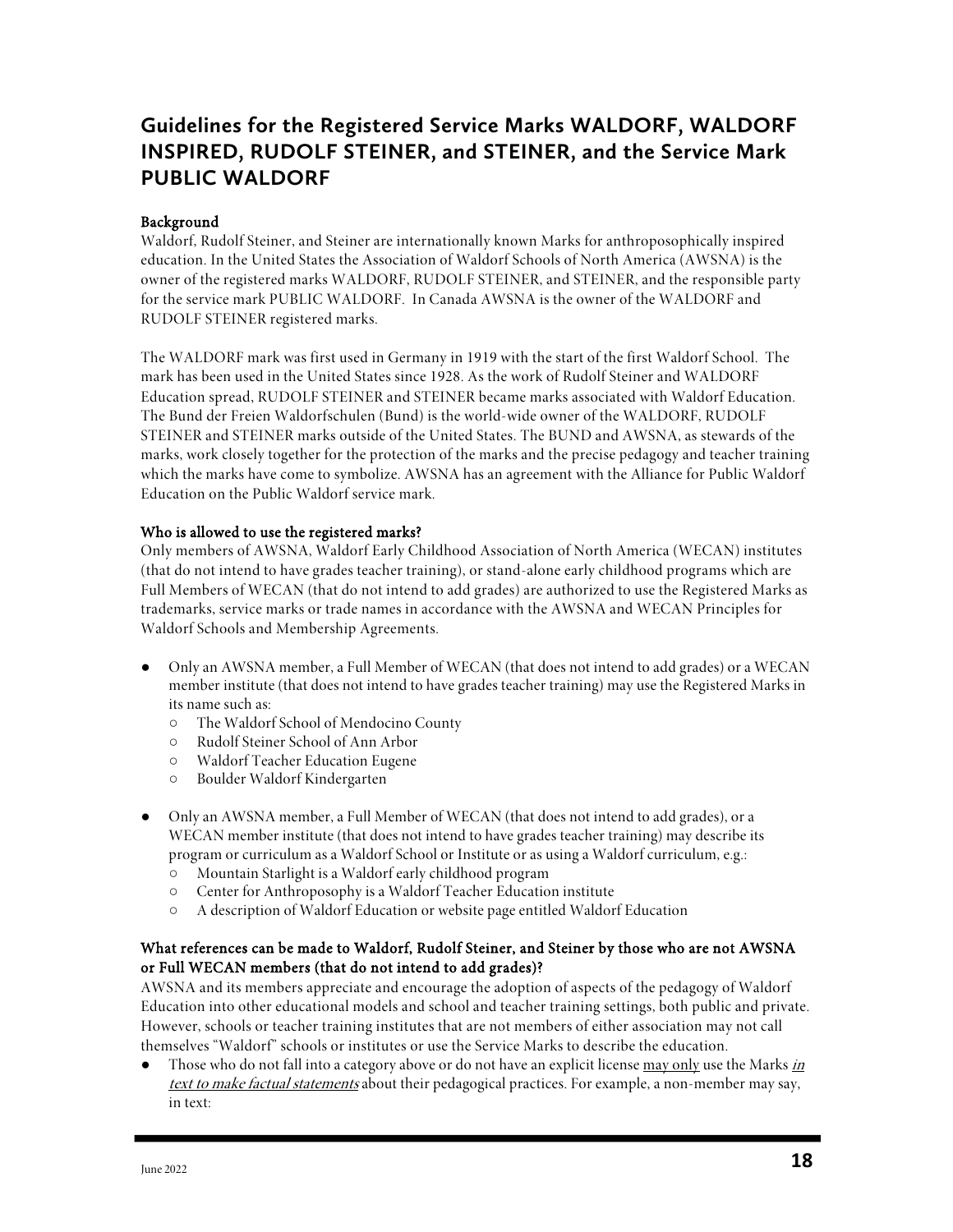- ABC School's curriculum is inspired by Waldorf Education.
- ABC School follows many of the teachings of Rudolf Steiner
- 12 of our teachers at ABC School have received training from member institutes of AWSNA
- Those who do not fall into a category above or do not have an explicit license may not use the Marks to describe the school or program, including in ads and directories (unless stated as above, in text). For example, but not limited to:
	- describing part of a program of the school as a Waldorf program
	- in the name of the school
	- as part of a domain name
	- as a tag line to the name of the school, such as "ABC School, a Waldorf Inspired School".

There are some common phrases that are likely to lead to confusion. For instance, "Waldorf teacher" is ambiguous. The phrase could refer to a teacher who is fully certified from a Waldorf Teacher Education institute. But it could have a variety of other possible meanings, such as a teacher who had merely read some of the writings of Rudolf Steiner or who had taught in a Waldorf school. Because of the different possible meanings of "Waldorf teacher," it is preferable to use "Class teacher" or "Handwork teacher," or other such specific descriptions.

#### Who can use the service mark Public Waldorf?

The Alliance for Public Waldorf Education can use the service mark PUBLIC WALDORF, and their members may indicate that they are members of the Alliance.

#### Why is protection of the mark "Waldorf" important?

The purpose of protecting a mark is to ensure clarity of the meaning for the "public". The intention of stewarding the marks "Waldorf," "Steiner," and "Rudolf Steiner" is to keep the meaning clear on behalf of this education.

#### What is a Waldorf school or a Waldorf Teacher Training Institute?

A school or institute that is a member of our Association. Members engage in self-study and peer review based on the AWSNA Principles for Waldorf Schools and AWSNA Principles for Waldorf Institutes and work in a collaborative manner with their sister schools and institutes.

#### What is Public Waldorf education?

Public Waldorf education works out the Core Principles of the Alliance for Public Waldorf Education. Member schools of the Alliance for Public Waldorf Education work out of these principles.

#### What is Waldorf Inspired education?

Waldorf Inspired education is when an educational initiative works with, in some manner, the values or practices often associated with Waldorf education. A Waldorf Inspired initiative is one that is not a part of either AWSNA or the Alliance and thus has limited collaboration, and does not engage in a peer review process of the principles of Waldorf education.

Note: These guidelines include examples of misuses, as well as permitted usage, of the terms WALDORF, STEINER, and RUDOLF STEINER. They are not a definitive statement of all possible misuses, and the Association may modify them from time to time as necessary.

#### If we have questions, whom should we contact?

If there is any question about mark usage please contact Melanie Reiser, AWSNA Executive Director of Membership at mreiser@awsna.org.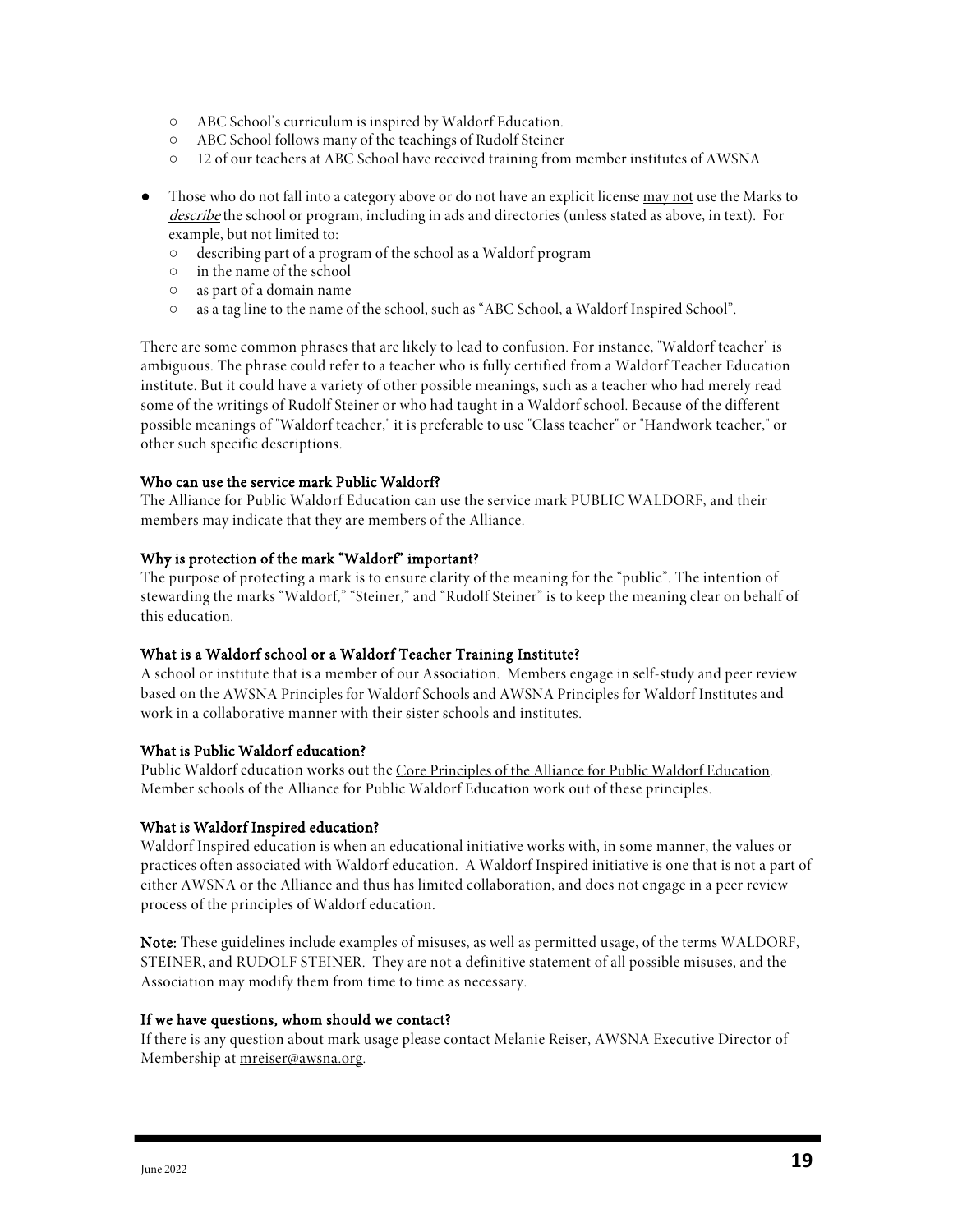### **WECAN Activity and Colleagueship within Regions**

WECAN members have many opportunities for leadership and colleagueship within our Association and in collaboration with AWSNA here in North America and as members of the International Steiner/Waldorf Early Childhood Association (IASWECE) worldwide. Regional gatherings and conferences offer important opportunities for colleagues to meet one another, share questions and participate in deepening their work. In some regions, colleagues meet very informally in small gatherings; in other regions, these meetings have evolved into large regional conferences.

The WECAN Board has invited experienced Waldorf early childhood educators in each region to act as WECAN Regional Representatives. In most large geographic regions, there are teams of WECAN Regional Representatives. These Representatives, who serve the Waldorf early childhood movement as volunteers, act as speaking partners, supporting each other in meeting the regional responsibilities described below in the manner that best supports the needs of their particular region or sub-region.

The responsibilities of the WECAN Regional Representatives are as follows:

- Welcome new initiatives through offering support and colleagueship within the region
- Assist members on their steps on the membership path
- Contact members to explore activities and shared issues of concern
- Facilitate collaboration within the region, including a regional gathering of early childhood colleagues
- Act as a speaking partner to the AWSNA Regional Leadership Council Members as needed
- Attend or help plan AWSNA regional meetings and/or conferences, helping to make sure that early childhood discussions or workshops are included
- Review self-studies and site visit reports, and make recommendations to the WECAN Membership Committee regarding applications for membership
- Help the WECAN Board in developing membership criteria, Shared Principles, and guidelines for site visits, to be included in the WECAN Membership Handbook and as online resources.

A list of Regional Representatives follows. Please contact them with questions or ideas for regional collaboration.

# **WECAN Regional Representatives 2022-23**

#### **NORTHEAST/QUEBEC/MARITIME PROVINCES**

#### **Maine, Massachusetts, New Hampshire, Rhode Island, and Vermont**

| Su Rubinoff          | Somer Serpe          |
|----------------------|----------------------|
| Wakefield, RI        | Great Barrington, MA |
| 401-207-2794         | 413-884-2874         |
| surubinoff@gmail.com | somerserpe@gmail.com |

#### **Maritime Provinces, Quebec**

Kate Hall-Gauthier Compton, Quebec 819-835-9353 jacqueskate@bell.net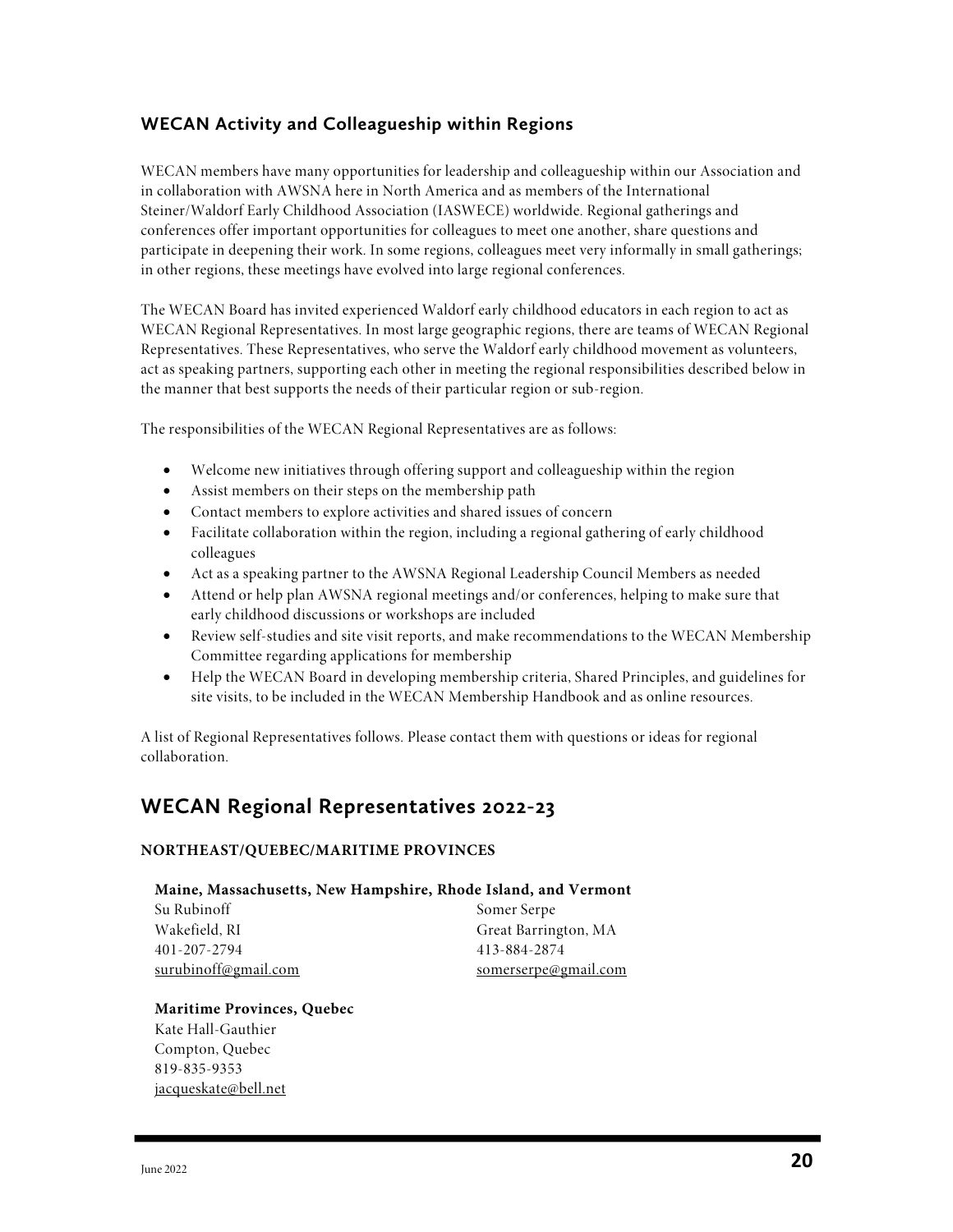#### **MID-ATLANTIC**

#### **Connecticut, Eastern Pennsylvania, New Jersey, and New York**

Mary Maschal Philadelphia, PA 518-538-5370 maschalmary@gmail.com

#### **SOUTHEAST**

**Alabama, District of Columbia, Florida, Georgia, Kentucky, Louisiana, Maryland, North Carolina, Tennessee, Virginia and Puerto Rico**

Lisa Bechmann Rockville, MD 443-525-7892 lmb619@gmail.com

#### **GREAT LAKES**

Laurie Harper-Burgess Angela Gladstone Vaughan, ON Gregory, MI 905-731-0405 947-517-6078 lharperburgess@hotmail.com gladstoneangela@gmail.com

**Ontario Illinois, Michigan, Missouri, Ohio, and Western Pennsylvania**

#### **Indiana, Iowa, Minnesota, and Wisconsin**

Jane Danner-Sustar Milwaukee, WI 414-234-7436 janesustar@gmail.com

#### **TEXAS-MEXICO-SOUTHWEST-ROCKIES**

#### **Arizona, Colorado, Kansas, Montana, New Mexico, Texas, and Alberta**

| Laurie Clark               | Betty Jane Enno       | Nancy Blanning                             |
|----------------------------|-----------------------|--------------------------------------------|
| Denver, CO                 | Austin, TX            | Denver, CO                                 |
| 720-982-7162               | 512-922-5577          | 303-534-3462                               |
| laurieclark525@comcast.net | msbettyjane@yahoo.com | <u>nblanning@waldorfearlychildhood.org</u> |

#### **Mexico**

Louise deForest Gabriela Nunez Plata Mill River, MA Quintana Roo, MX 413-229-0470 52-984-110-0579 loudeforest@gmail.com nuplagab@gmail.com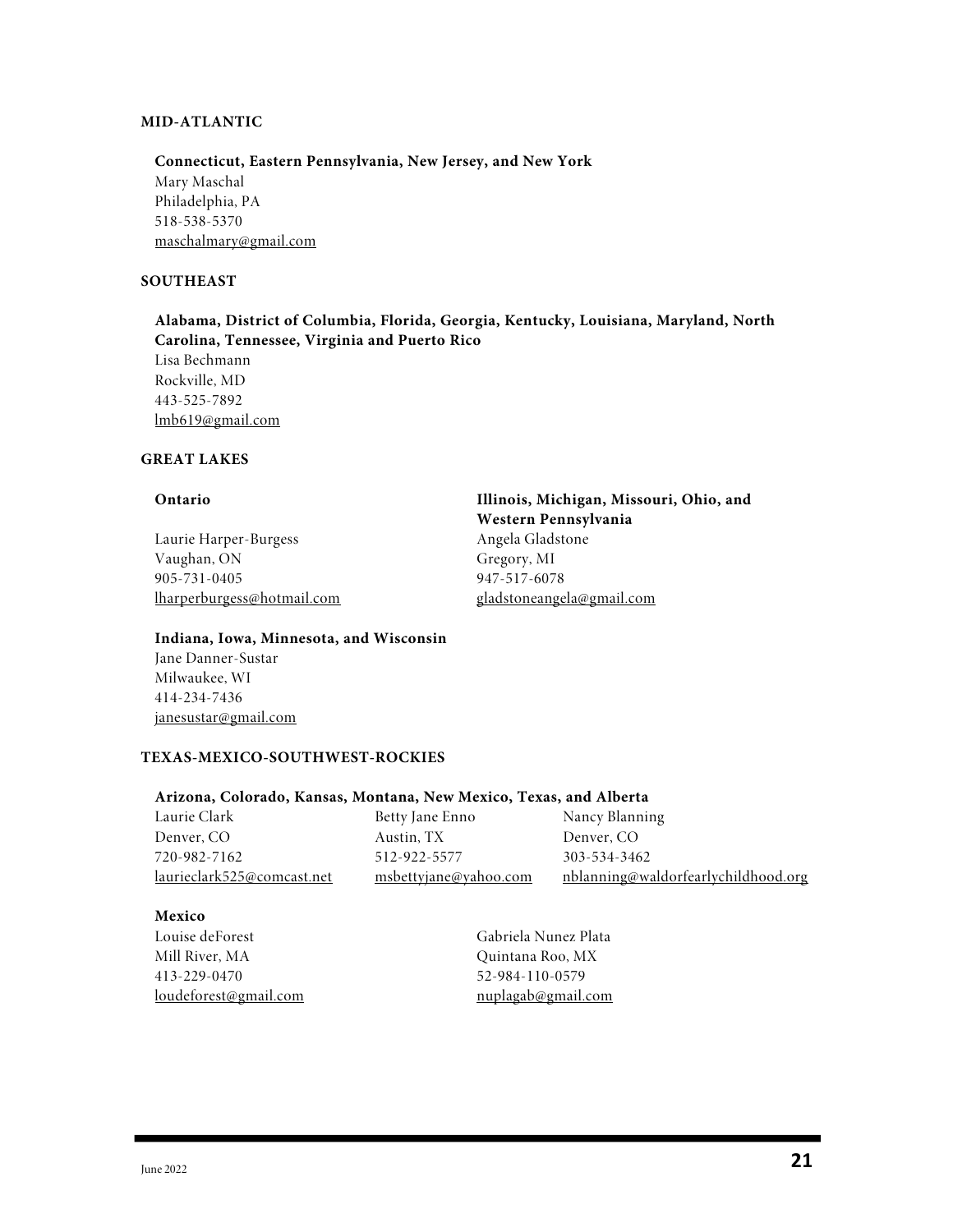#### **PACIFIC NORTHWEST**

#### **British Columbia Alaska, Idaho, Montana, and Washington**

Astrid Lackner Aimee de Ney Brackendale, BC, Canada Olympia, WA 604-898-1338 (360) 485-3677 astridlackner99@gmail.com birdsongoly@gmail.com

#### **Oregon**

Beth Daly Eugene, OR (542) 321-3744 beth.daly@eugenewaldorf.org

#### **NORTHERN CALIFORNIA and NEVADA**

| Diane David                         | Dagmar Eisele                    |
|-------------------------------------|----------------------------------|
| San Francisco, CA                   | San Francisco, CA                |
| 415-751-0798                        | 415-509-0703                     |
| <u>dianejohndavid@sbcglobal.net</u> | <u>dagmar.b.eisele@gmail.com</u> |

#### **SOUTHERN CALIFORNIA and HAWAII**

| California                   | Hawaii                     |
|------------------------------|----------------------------|
| Heike Adamsberger            | Kim Raymond                |
| Santa Monica, CA             | Kula. HI                   |
| 213-840-3170                 | 808-268-0497               |
| <u>wecan.heike@gmail.com</u> | <u>alohakimr@gmail.com</u> |

# **Collaboration with the Association of Waldorf Schools (AWSNA)**

Although not all WECAN Members are affiliated with AWSNA, the AWSNA membership path provides a context for the WECAN procedures described in this WECAN Membership Handbook. AWSNA recognizes the importance of early childhood work as a basis for healthy school development, and has invited WECAN to take an active role in advising new and developing early childhood initiatives in a collaborative effort to support the growth and development of Waldorf education.

WECAN and AWSNA have established a cooperative process for integrating membership processes for WECAN Full Membership renewal and AWSNA accreditation. For details, please contact the WECAN Membership Coordinator. For further information on AWSNA and its Membership Handbook, visit www.waldorfeducation.org or contact Melanie Reiser, Executive Director, Membership, mreiser@awsna.org.

# **The International Association for Steiner/Waldorf Early Childhood Education (IASWECE)**

WECAN is a Full Member Association in the International Association for Steiner/Waldorf Early Childhood Education (IASWECE), based in Dornach, Switzerland and founded in 2006.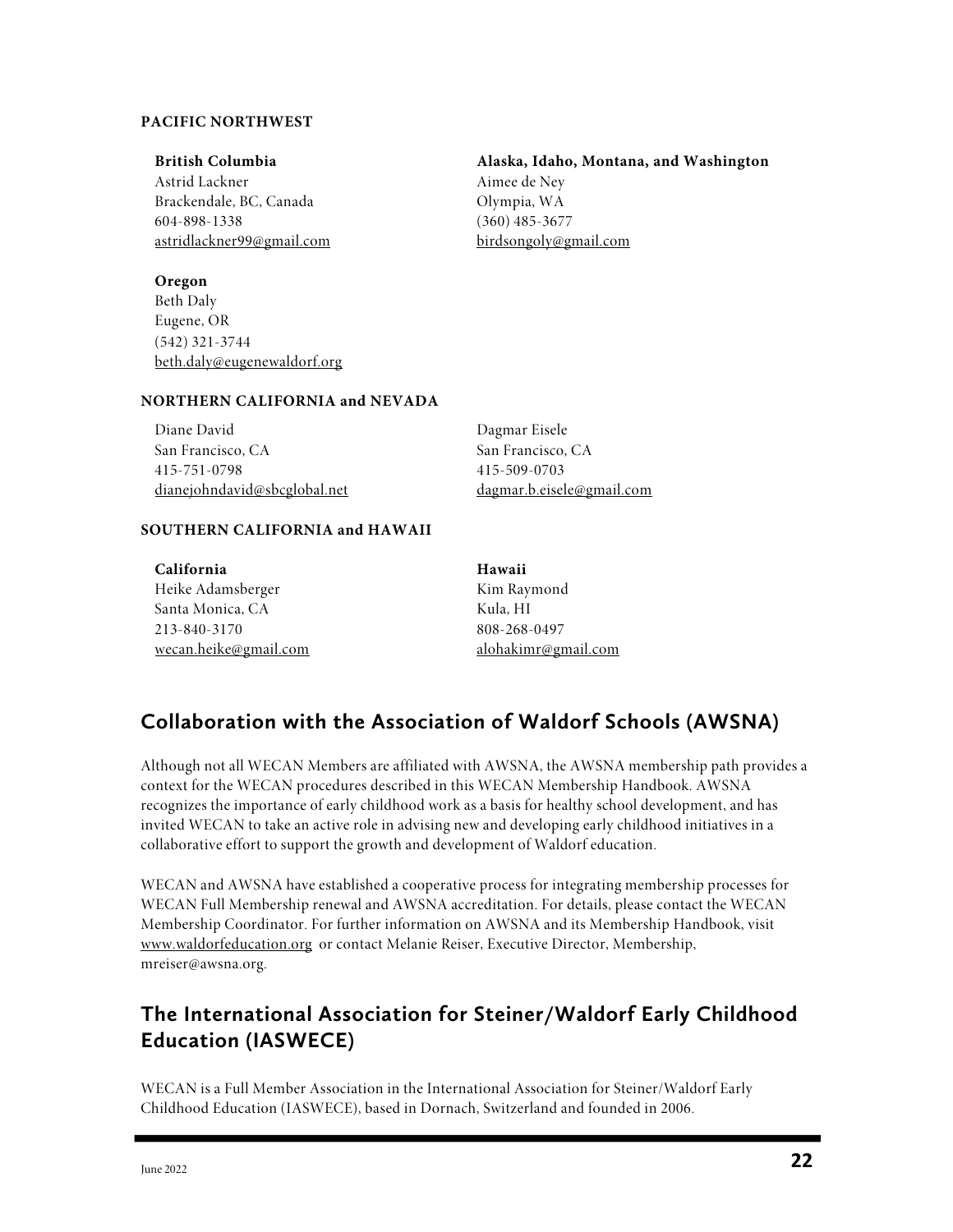Member Associations include those of Australia, Austria, Belgium, China, Czech Republic, Denmark, Estonia, Finland, France, Germany, Hungary, India, Ireland, Israel, Italy, Japan, Lithuania, Netherlands, New Zealand, North America, Norway, Poland, Romania, Russia, Slovenia, Spain, South Africa, Sweden, Switzerland, Taiwan, Ukraine, the United Kingdom and Vietnam. Each of these Member Associations has a representative on the IASWECE Council.

The activities of the International Association include the following:

- Cooperation among colleagues throughout the world through meetings, conferences, and working groups;
- Deepening and renewing the work with the young child out of the sources of Waldorf education and support for its quality;
- Fostering training and continuing development of caregivers and early childhood educators;
- Undertaking and supporting collaborative research on contemporary questions about the care and education of the young child;
- Supporting collaboration with parents, other educators, and the wider society on the needs of the young child;
- Protecting the name of Steiner/Waldorf early childhood education;
- Providing resources, information, and publications on Waldorf early childhood education and its programs worldwide;
- Offering support—pedagogical and financial—for projects in countries around the world.

WECAN Associate and Full Member programs and teacher education centers are listed in the World Directory. WECAN Members provide a membership contribution each year as part of their WECAN dues, to support the activities of IASWECE.

Susan Howard and Louise deForest represent North America in the Council of the International Association, which meets twice each year in various member countries. They share a picture of the work in North America with the wider international circle, and report to WECAN members on the activities of the International Association. Susan Howard is also a member of the three-person IASWECE Coordinating Group responsible for facilitating the activities of the International Association.

Further information on IASWECE can be found at www.iaswece.org.

# **Contacting us at WECAN: Board and Staff Members**

#### **The WECAN Board**

The WECAN Board comprises experienced early childhood educators from throughout North America. The Board has a four-day annual meeting each November and an additional meeting in the spring. Its various committees—Finance, Personnel, Board Development, Conference Planning, Development and Fundraising, Membership, Publications, Birth-to-Three, Teacher Education and Inclusion, Diversity, Equity and Access (IDEA) —are active throughout the year in a number of ways.

Board members and other WECAN colleagues participate in our WECAN Working Groups to deepen aspects of our educational work and prepare the results for publication in WECAN Books and *Gateways*. The Board also acts as an organ of perception for the needs of the Waldorf early childhood movement and takes initiative in hosting conferences, publishing WECAN Books, and collaborating with AWSNA.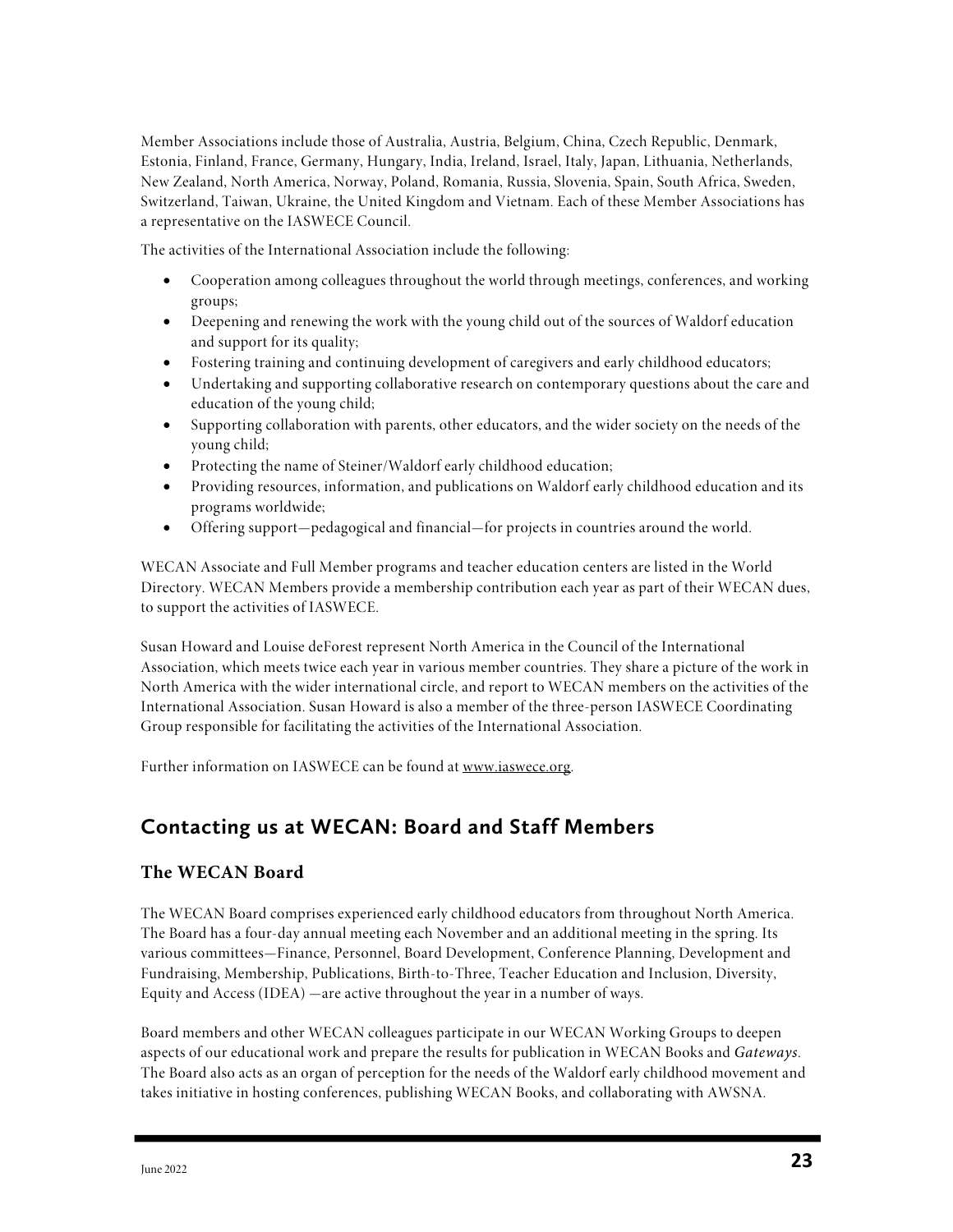#### **Current members of the Board**

Heather Church, Richmond Hill, ON, Canada, hchurch@waldorfearlychildhood.org, 905-780-7819

Louise deForest (Chair), Mill River, MA, loudeforest@gmail.com, 413-229-0470

Adrienne Doucette, Bellingham, WA, adoucette@waldorfearlychildhood.org, 360-201-0360

Keelah Helwig, Centerport, NY, helwigk1234@gmail.com, 631-421-2143

Susan Howard, Amherst, MA, showard@waldorfearlychildhood.org, 413-549-5930

Ruth Ker, Duncan, BC, Canada, teachered@waldorfearlychildhood.org, 250-748-7791

Anjum Mir, Los Angeles, CA, amir@waldorfearlychildhood.org, 310-415-6748

Gabriela Nuñez Plata, Quintana Roo, MX, nuplagab@gmail.com, 52-984-110-0579

Magdalena Toran, Conway, MA, mtoran@waldorfearlychildhood.org, 413-625-9894

#### **The WECAN Staff**

#### **WECAN Coordinator**

Susan Howard, Amherst, MA, 413-549-5930 showard@waldorfearlychildhood.org

#### **WECAN Membership Coordinator**

Laura Mason, Issaquah, WA, 425-837-9192 membership@waldorfearlychildhood.org

**WECAN Administrator**  Melissa Lyons, Spring Valley, NY, 845-352-1690 info@waldorfearlychildhood.org

**WECAN Teacher Education Coordinator** Ruth Ker, Duncan, BC, 250-748-7791 teachered@waldorfearlychildhood.org

#### **WECAN Inclusion, Diversity, Equity and Access Co-Coordinators**

Lynn Turner, Silver Springs, MD, (301) 650-6230 lturner@waldorfearlychildhood.org Leslie Wetzonis Woolverton, Silver Springs, MD, (202) 997-0996 lwetzoniswoolverton@waldorfearlychildhood.org

**WECAN Communications Coordinator** Lara Radysh, Shelburne Falls, MA, 413-230-8570 Communications@waldorfearlychildhood.org

### **WECAN Publications Coordinator**

Donna Miele, Chestnut Ridge, NY publications@waldorfearlychildhood.org

# **WECAN**

**285 Hungry Hollow Road Spring Valley, NY 10977 TEL 845-352-1690 FAX: 845-352-1695** www.waldorfearlychildhood.org

**WECAN Conference Administrator** Andrea Cooper, Amherst, MA, 508-322-7018 conference@waldorfearlychildhood.org

**Gateways Production Coordinator** Lory Widmer, Villeret, Switzerland lwidmer@waldorfearlychildhood.org

**WECAN Shipping Coordinator** Zachary Dolphin, Spring Valley, NY shipping@waldorfearlychildhood.org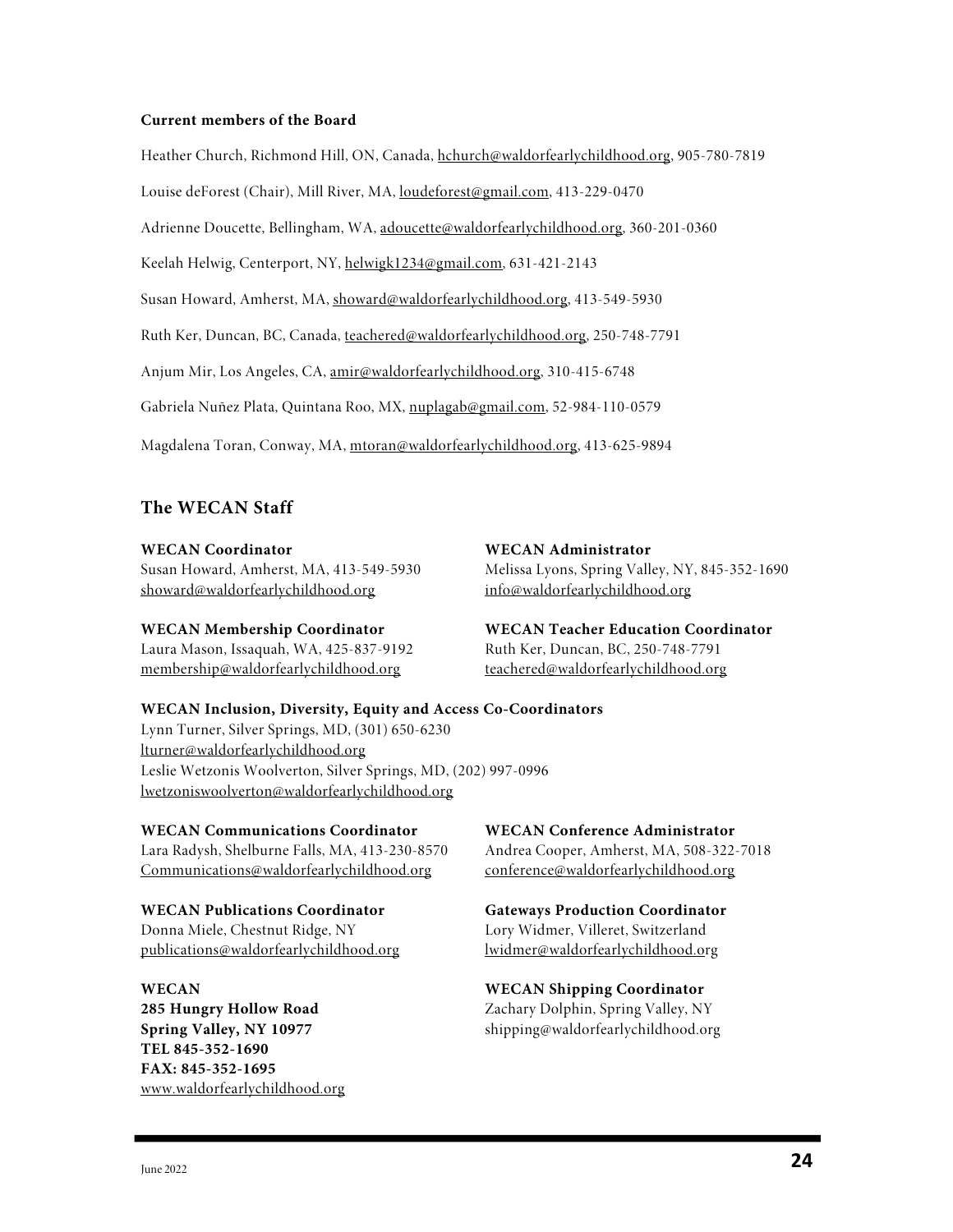# **Appendix I: WECAN Curriculum and Course Content Areas**

#### **Birth to Three Early Childhood Teacher Education Programs**

WECAN-recognized birth to three training programs offer a minimum of 300 class contact hours. Curriculum and course content include the following areas, with the understanding that program elements may be configured in a variety of ways.

#### **1. Anthroposophical Studies and Human Development (20 – 25%)**

- Evolution of consciousness
- Karma, destiny and biography
- Anthroposophical view of the human being
- Spiritual foundation of the human being
- Path of inner development of the adult/educator
- Life and work of Rudolf Steiner

#### **2. Child Development and Waldorf Education (20 -25%)**

- Child development pre-birth to twenty-one with a focus on embryology and the first three years in the context of the whole lifetime
- Development of movement, speech and thinking in the first three years
- Understanding the role of the will in the first three years in the context of the first seven years
- Importance of healthy attachment as a foundation for relationship, developed through daily life and in the physical care of the child
- The Pikler Institute research and practice in infant and toddler motor development and care
- Sensory development/emphasis on the foundational senses
- Supporting self-directed movement as a primary learning experience for infants, toddlers and nursery ages
- The importance of free play
- The integration of the reflexes and the seven life processes
- Imitation
- Sleep, health and nutrition
- Child observation and study

#### **3. Practical and Artistic Activities for the Birth to Three Program (20 – 25%)**

- Creating programs for infants, toddlers, nursery groups and parent and child programs.
- Rhythm of the day, week and year
- The young child's relationship to festivals and celebrations
- Indoor and outdoor environments for young children
- Meaningful, purposeful work, including daily life activities such as meal preparation and care of the physical environment
- Speech and gesture, including verses, rhythmic games, hand gesture games, simple stories and puppetry
- Singing, music and mood of the fifth
- Working with mixed-age groups
- Bodily care of the young child
- Gardening and working in nature
- Hygienic and therapeutic approaches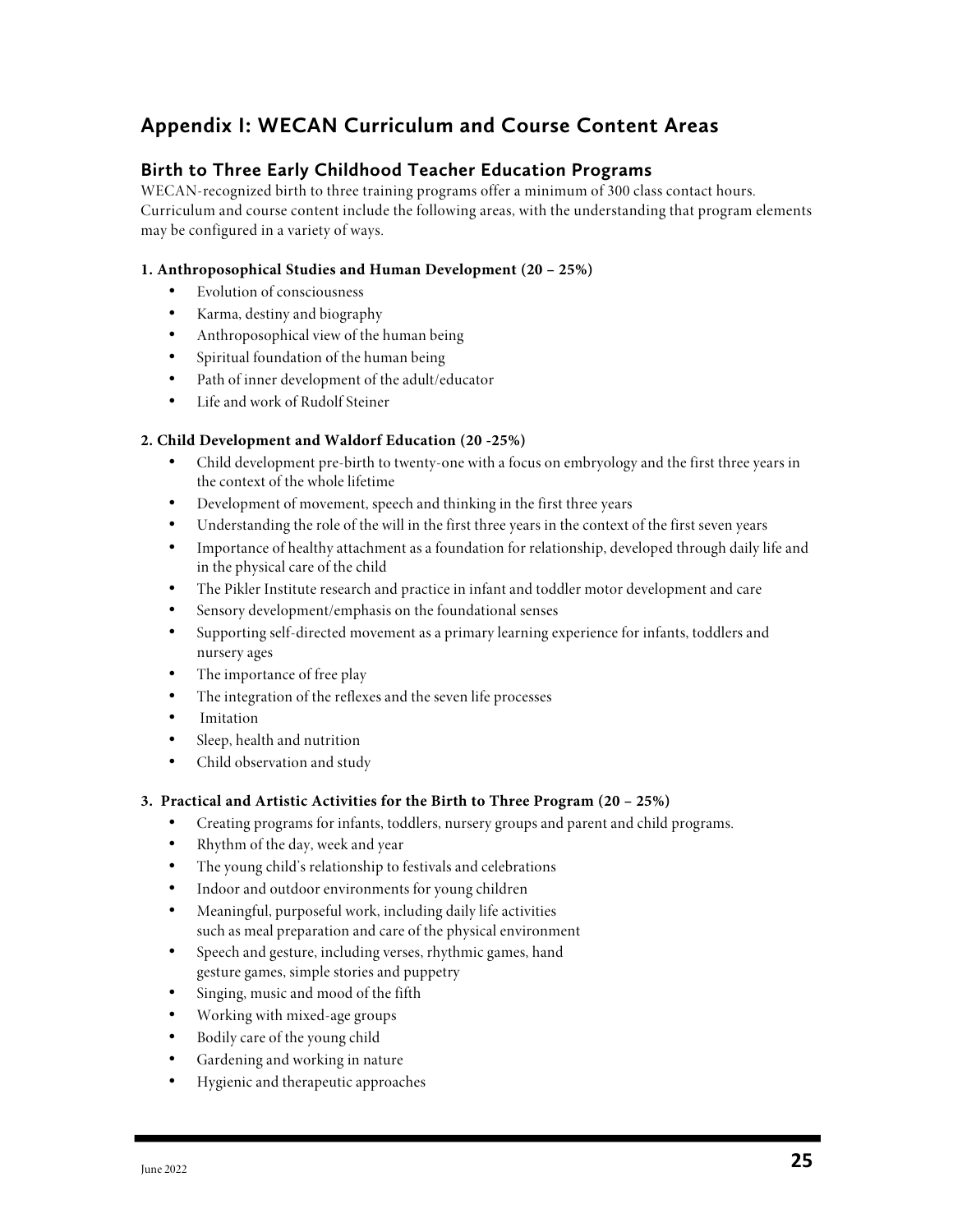#### **4. Professional and Social Aspects of Waldorf Education (10 – 20 %)**

- Working with parents
- Working with colleagues
- Working with diversity and inclusion
- Basic knowledge of program administration, organization and social transformation
- Outreach and advocacy for children

#### **5. Artistic and Handwork Activities for the Self Development of the Educator (20 – 25%)**

- Eurythmy
- Spacial Dynamics
- Painting
- Sculpture beeswax, clay modelling and/or woodcarving
- Instrumental music and singing
- Speech
- Handwork and crafts working with natural materials

#### **6. Independent Research Project**

- **7. Mentored Teaching, Practicum or Internship in an Established Waldorf Birth to Three Setting.** In addition to the above course content, birth to three programs require a minimum of the following:
	- **In-service students** (those working at least three days per week in a Waldorf birth to three setting) must have a minimum of three weeks (fifteen days) of observation and practicum in a Waldorf birth to three program (of which one week may be in their own classroom, one week may be in another classroom in the same childcare center, and at least one week must be in a childcare center other than their own) and two additional days each year of mentoring visits in their own classroom.
	- **Pre-service students** (those not yet working at least three days a week in a Waldorf birth to three setting) must have a minimum of one week (five days) of observation plus four weeks (twenty days) of practicum with experienced Waldorf birth to three early childhood teachers in a birth to three setting and will be visited during a practicum by an Institute approved advisor at least once during their training.

Additional coursework, fieldwork observation or practicum experience may be required at the discretion of the training Institute.

#### **Birth to Seven Early Childhood Teacher Education Programs**

WECAN-recognized birth to seven programs offer a minimum of 450 class contact hours\*. Curriculum and course content include the following areas, with the understanding that program elements may be configured in a variety of ways.

#### **1. Anthroposophical Studies and Human Development (20 – 25%)**

- Evolution of consciousness
- Karma, destiny and biography
- Anthroposophical view of the human being
- Spiritual foundation of the human being
- Path of inner development of the adult/educator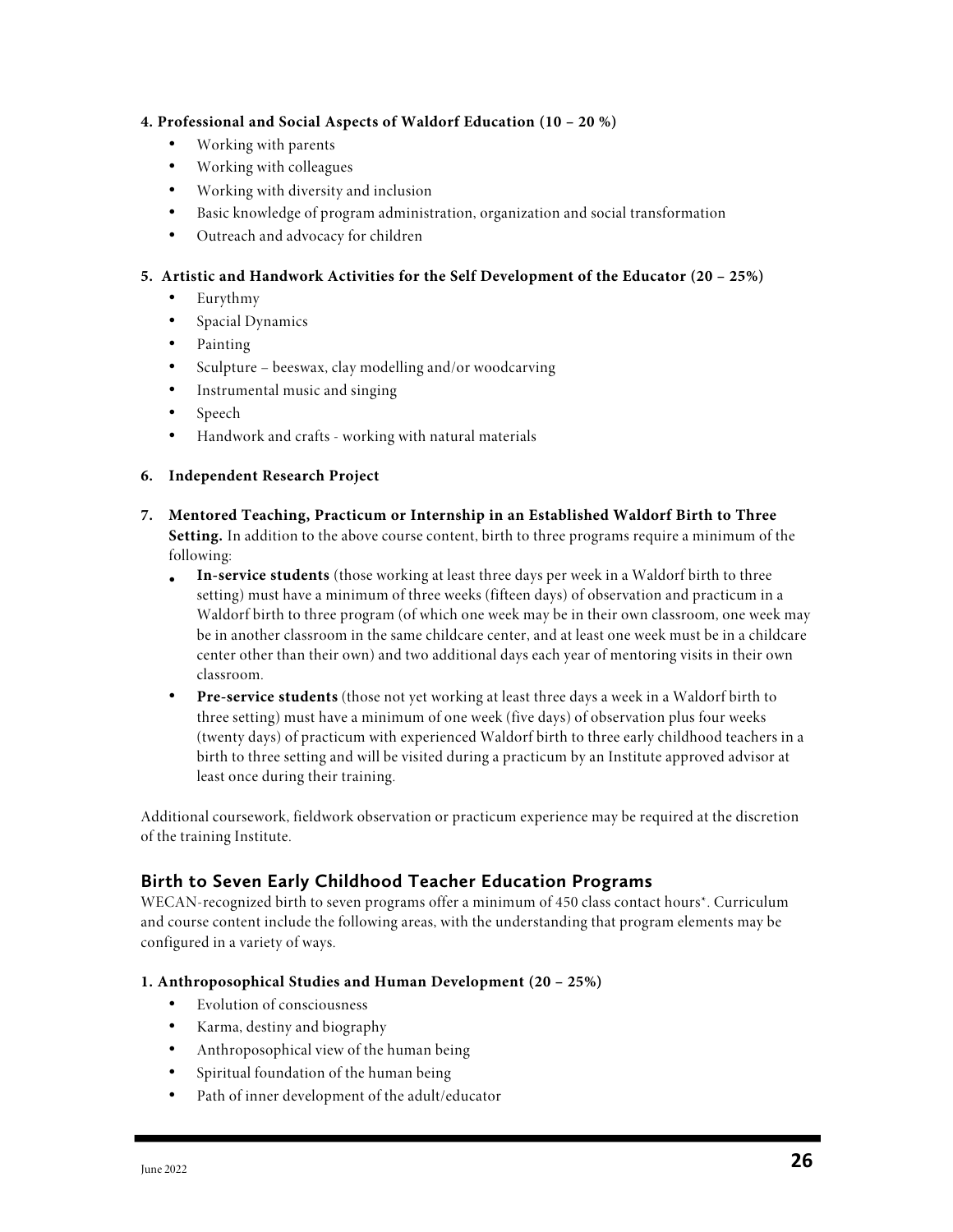• Life and work of Rudolf Steiner

#### **2. Child Development and Waldorf Education (20 -25%)**

- Child development pre-birth to twenty-one
- First grade readiness
- Overview of Waldorf education
- Sensory development/emphasis on the foundational senses
- Role of imitation and free play
- Development of movement, language and thinking in the first seven years
- Development of the will
- Child observation and study
- Health, nutrition and sleep

#### **3. Practical and Artistic Activities for the Classroom (20 – 25%)**

- Rhythm of the day, week and year
- Festivals and their celebration
- Indoor and outdoor environments for young children
- Meaningful, purposeful work and domestic arts
- Language arts speech, verses, hand gesture games, fairy tales and stories, puppetry
- Singing, music and mood of the fifth
- Rhythmic games, movement, gesture
- Working with mixed-age groups
- Bodily care of the young child
- Gardening and working in nature
- Hygienic and therapeutic approaches

#### **4. Professional and Social Aspects of Waldorf Education (10 – 20 %)**

- Education towards social renewal
- School organization
- Working with colleagues
- Working with parents
- Outreach and advocacy for children
- Working with diversity, inclusion and equality

#### **5. Artistic and Handwork Activities for the Educator (20 – 25%)**

- Eurythmy
- Painting
- Sculpture beeswax, clay modeling and/or woodcarving
- Instrumental music and singing
- Speech
- Handwork and crafts- sewing, knitting, soft toy making (dolls, marionettes, etc.), plant dyeing, felting and working with natural materials
- Spacial Dynamics

#### **6. Independent Research Project**